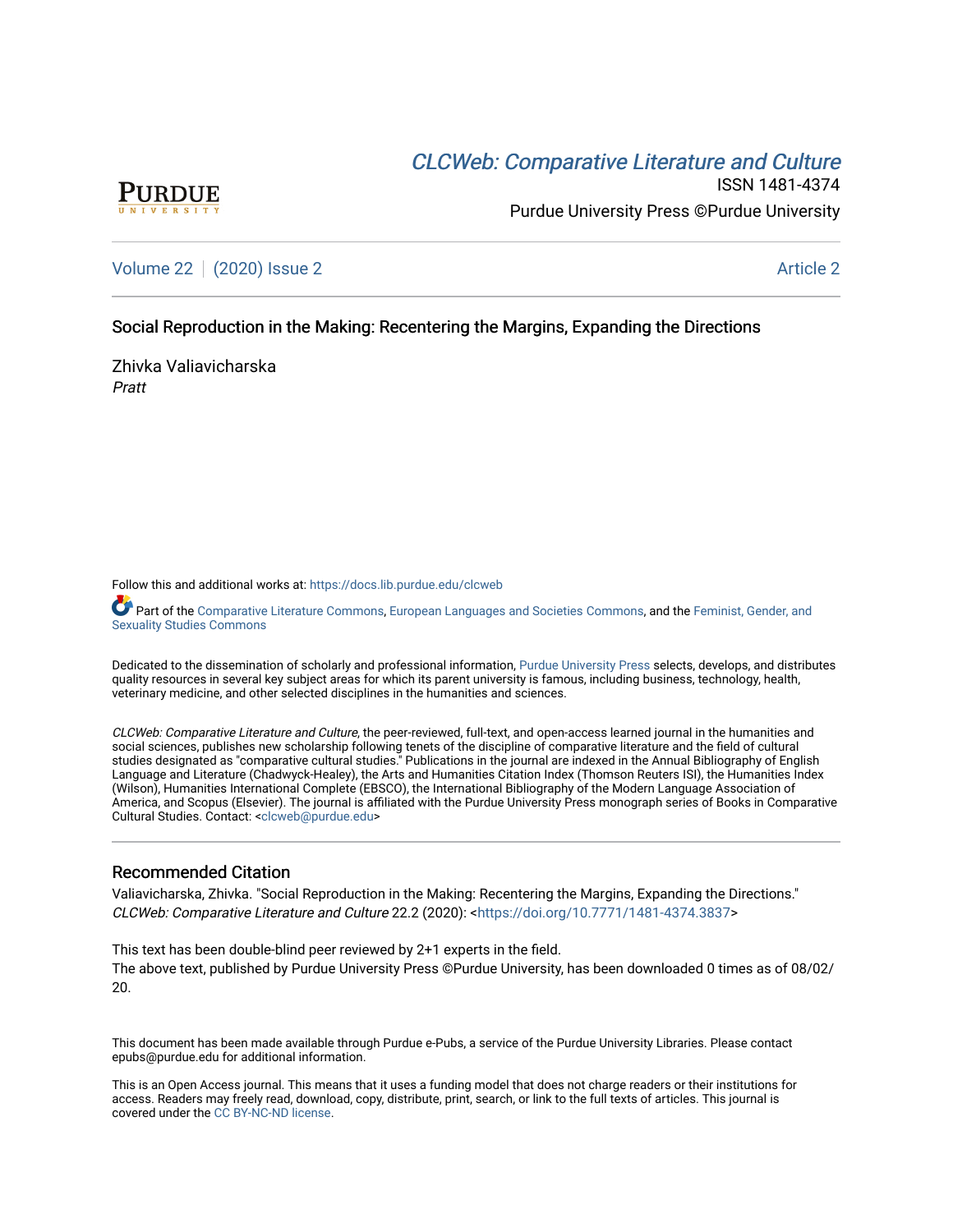**PURDUE** 

#### UNIVERSITY PRESS <[http://www.thepress.purdue.edu>](http://www.thepress.purdue.edu/)

## *CLCWeb: Comparative Literature and Culture*

ISSN 1481-4374 [<http://docs.lib.purdue.edu/clcweb>](http://docs.lib.purdue.edu/clcweb) Purdue University Press **©**Purdue University

*CLCWeb: Comparative Literature and Culture*, the peer-reviewed, full-text, and open-access learned journal in the humanities and social sciences, publishes new scholarship following tenets of the discipline of comparative literature and the field of cultural studies designated as "comparative cultural studies." In addition to the publication of articles, the journal publishes review articles of scholarly books and publishes research material in its *Library Series.*  Publications in the journal are indexed in the Annual Bibliography of English Language and Literature (Chadwyck-Healey), the Arts and Humanities Citation Index (Thomson Reuters ISI), the Humanities Index (Wilson), Humanities International Complete (EBSCO), the International Bibliography of the Modern Langua-ge Association of America, and Scopus (Elsevier). The journal is affiliated with the Purdue University Press monog-raph series of Books in Comparative Cultural Studies. Contact: [<clcweb@purdue.edu>](mailto:clcweb@purdue.edu)

## **Volume 22 Issue 2 (June 2020) Article 2 Zhivka Valiavicharska,**

**" Social Reproduction in the Making: Recentering the Margins, Expanding the Directions "**

<http://docs.lib.purdue.edu/clcweb/vol22/iss2/2>

Contents of *CLCWeb: Comparative Literature and Culture* **22.2 (2020)** Special Issue *The Politics of Social Reproduction.* **Ed. Kelly Gawel and Cinzia Arruzza** [<http://docs.lib.purdue.edu/clcweb/vol22/iss2/>](http://docs.lib.purdue.edu/clcweb/vol22/iss2/)

**Abstract**: This essay aims to broaden existing historical narratives of social reproduction by revisiting Black-feminist, postcolonial feminist, and migrant diasporic writings on social reproduction from the 1970s onwards. Centering on the historical experience of women of color, migrant communities, and women in postcolonial contexts and other parts of the world, these writings develop much-needed critiques of dominant social reproduction themes developed in the capitalist contexts in Western Europe and North America. These alternative feminist methodologies and historical accounts add important correctives to what is becoming the main corpus of social reproduction theory and its historiography today. They contain political potentials that expand feminist visions of struggle on the terrain of social reproduction.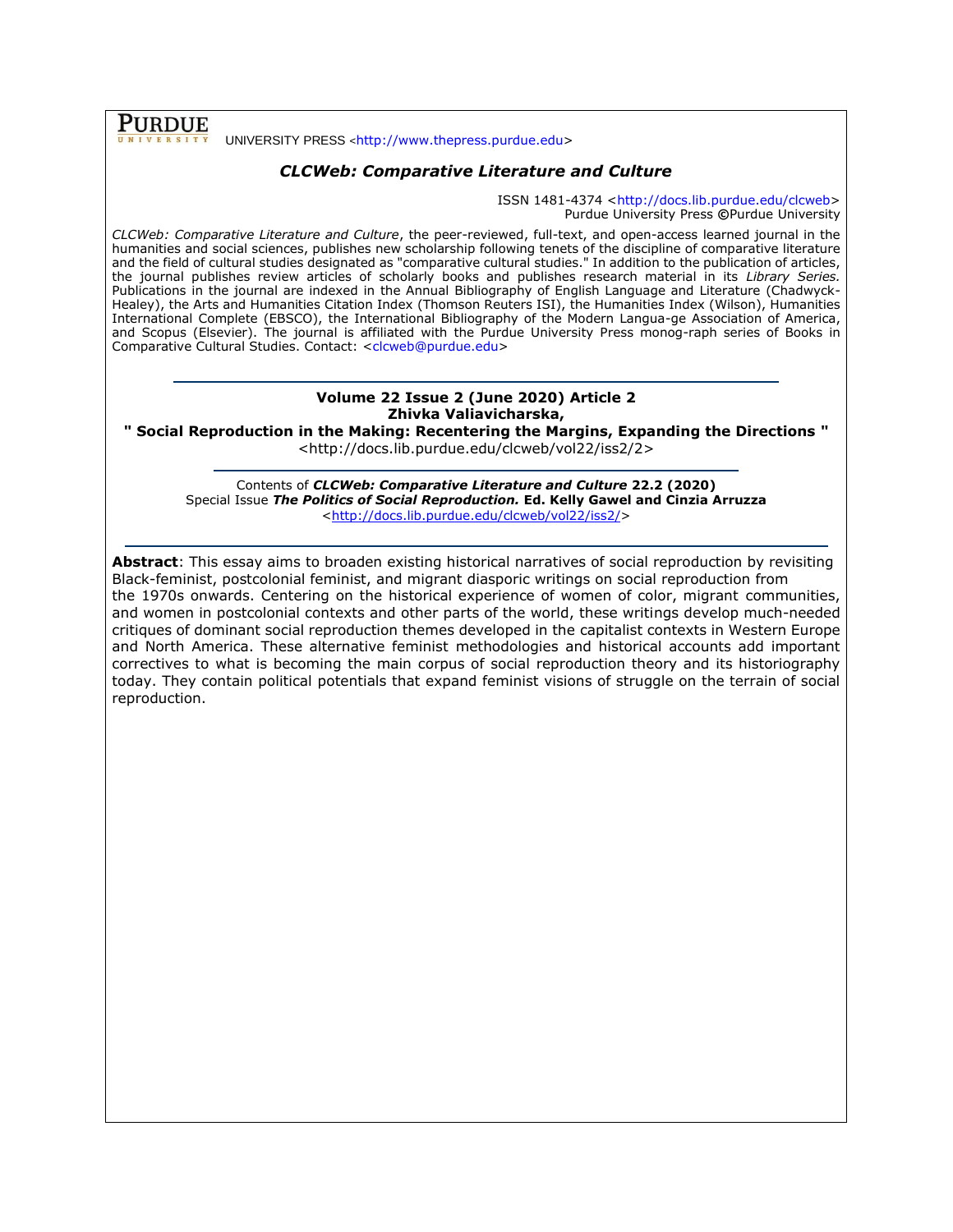Zhivka Valiavicharska, "Social Reproduction in the Making: Recentering the Margins, Expanding the Directions" page 2 of 15<br>CLCWeb: Comparative Literature and Culture 22.2 (2020): <http://docs.lib.purdue.edu/clcweb/vol22/is

#### **Zhivka VALIAVICHARSKA**

#### **Social Reproduction in the Making: Recentering the Margins, Expanding the Directions**

In their work from the 1970s, Marxist feminists in Western Europe and the United States identified social reproduction as a field of productive, generative activity.<sup>1</sup> For them, patriarchal relations and the subordination of women in the home appeared as a precondition to capitalist exploitation. What stood for labor, namely wage labor and industrial production, was a product of a male political imaginary unable to account for the work of social reproduction relegated to the home, the "private," and other spheres outside the factory. The work of domestic labor, biological reproduction, and the reproduction of labor power were all ignored by "traditional" Marxist accounts, which confined their notion of labor to the factory. In other words, the critique of the "capital-labor" relationship excluded the sphere of the home and the domestic, where women were responsible for the work of reproducing labor power through domestic work, and for the reproduction of the working class more generally, by bearing and caring for children. Marxist feminists showed how these disavowed, invisible, and unrecognized forms of work were absolutely necessary for the existence of the wage-labor form and the "sphere of production" in the first place. Moreover, they showed that women's work in the home was central to the survival and reproduction of labor power and to capitalist relations more generally. They fought against the social invisibility of reproductive, affective, and care work and the ways in which these were entangled in naturalized notions of women's bodies and their affective social lives.

In short, Marxist-feminist and socialist-feminist uses of social reproduction in the 1970s became an important feminist lens that made visible the structural links between patriarchal social orders and capitalist exploitation. Further, they showed that the history of working-class struggle had effectively mirrored and reproduced patriarchal subjugation and patriarchal gender norms under capitalism. All these became points of feminist critique of the male-dominated Marxist left as well as a focus of feminist organizing against exploitation and capitalism in industrialized Western societies.

In the last several years, this tradition has been revisited by feminist scholars and activists on the left, inspiring a powerful wave of feminist analysis and organizing.<sup>2</sup> This renewed interest speaks to the strong relevance of the historical experience of the 1970s for the contemporary moment, especially with respect to struggles against the neoliberal assault on publicly funded social services and infrastructures, such as the defunding of public education, healthcare, welfare, and housing. This essay aims to broaden the historical narratives of social reproduction which have recently emerged, by revisiting Black feminist, postcolonial feminist, and immigrant women's critiques of Western and Euro-American Marxist and socialist feminism. Centering on the historical experience of women of color, migrant communities, and women in postcolonial contexts and non-Western parts of the world, these contributions develop muchneeded critiques of dominant social reproduction themes. They offer alternative feminist methodologies and historical accounts of the feminist struggles in the West from the 1970s and 1980s, adding important correctives to what is becoming the main corpus of social reproduction theory and its historiography today, while also expanding our understanding of present-day struggles around social reproduction.

While writing about women's work in the domestic sphere, West-European and US Marxist and socialist feminists did not acknowledge the ongoing struggles and writings by women of color as they were organizing around issues of social reproduction. This is why Black feminists responded critically to them. The work of Claudia Jones, and later, the work of Angela Davis, Hazel Carby, Hortense Spillers, Jacqueline Jones, Dorothy Roberts, and others traced genealogies of social reproduction written from Black women's historical standpoint, from slavery to the racist politics of the welfare regimes, revealing a very different historical picture and political terrain (Jones 1949; Davis 1981, 1983, 1998 [1971];

**<sup>2</sup>** Among them, the special issues on social reproduction in *Viewpoint* 5 (2015),

<https://www.viewpointmag.com/2015/11/02/issue-5-social-reproduction/> and *Radical Philosophy* vol. 2, no. 4 (2019). See also *Social Reproduction Theory: Remapping Class, Recentering Oppression,* ed. Tithi Battacharya (London: Pluto Press, 2017); Cinzia Arruzza, Tithi Bhattacharya, and Nancy Fraser, *Feminism for the 99%* (New York and London: Verso, 2019).

<sup>1</sup> I would like to thank Kelly Gawel, Cinzia Arruzza, Macarena Gomez-Barris, K-Sue Park, Jack Vimo, and an anonymous reviewer for their productive comments, answers to specific questions, and suggestions for literature. Some arguments here were developed collaboratively with Brian Whitener and published under pseudonym in the special issue on social reproduction of *Viewpoint Magazine* 5 (2015), and republished in *Lies: A Journal of Materialist Feminism,* vol. 3 (forthcoming 2020).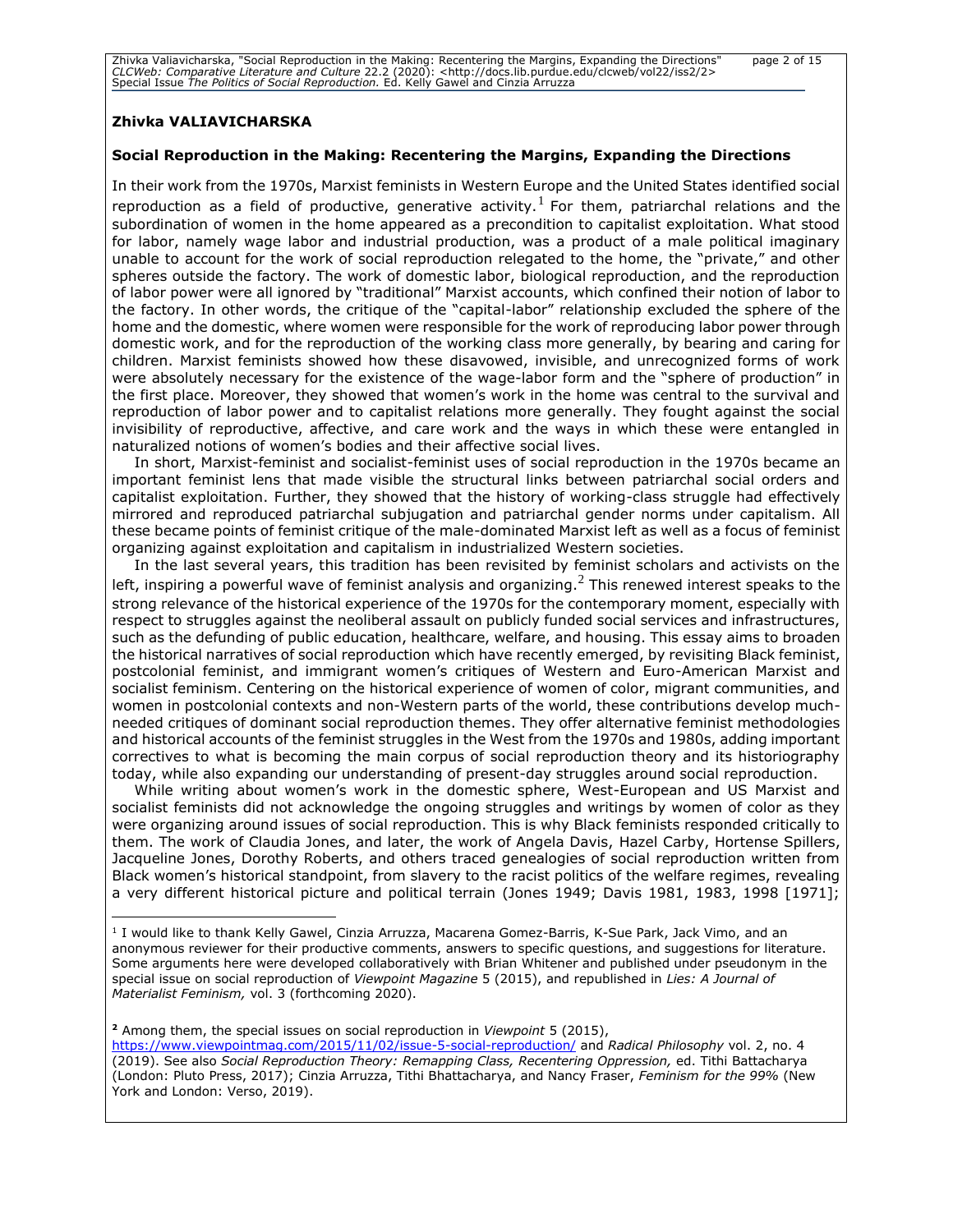Carby; Spillers; Jones 2010 [1985]; Roberts). They showed that the "home," the "family," domestic and care work, and other forms of social-reproductive labor had acquired different political meanings and social value in communities surviving slavery, racist oppression and violence, and various regimes of racial and social control.

These critiques were joined by postcolonial feminist voices. In the 1980s, the work of Chandra Talpade Mohanty and Hazel Carby, among others, showed that globally oriented left-feminist narratives from the period focusing on the structural links between patriarchal social relations and global capitalist tendencies contained unexamined colonial and Orientalizing assumptions and endorsed developmentalist narratives (Mohanty 1984, 1991, 1997, 2002; Carby). They projected cultural and social values, ideas of "emancipation," and forms of political agency specific to modern capitalist and mostly secular Western societies onto other parts of the world and used them as normative political measures according to which patriarchal oppression and women's political activities were interpreted across widely different historical and cultural contexts. These forms of Western feminism became agents of imperialism and neocolonial forms of power in the formerly colonized countries and the non-Western world. Highlighting the culturally specific values and social meanings of social-reproductive activities, the contextually specific modes of gender relations, and the different modalities of women's struggle, agency, and power, postcolonial feminists challenged Western feminists to situate their theorizing in historical and social context and to acknowledge their class, racial, and geopolitical positions.

In this essay I also discuss questions emerging at the intersection of social reproduction, immigration, and diasporic life, which to some extent move away from the literature on gender and immigration that sees migrants exclusively as a labor force. Drawing on the history of legal reforms of the welfare system from the last forty years in the United States, I explore the legal regimes that have configured immigrants both on the outside of the welfare system and as a resource of extraction that has become central to its existence. Beyond structural analyses of labor, welfare, and the law, my discussion of social reproductive labor in the context of the challenges and struggles of migrant people is driven by a set of different issues: What does the work of reproduction mean for precariously present people living in a state of prolonged or permanent suspension and under the impending possibility of expulsion? What are the meanings of "family," "home," and the labor that sustains community bonds when it is work that contends with the traumatic effects of uprooting, disruption, and loss? What does it take to sustain relationships within family, community, and lovers in legal conditions designed to restrict, sever, and punish even the most basic social and intimate bonds? How do we think of this work politically when it pushes against forces of cultural assimilation and historical erasure, of everyday hostility and xenophobia?

The reproduction of culture, community bonds, and homes for migrant, diasporic, and minoritized communities should be seen not only as a matter of cultural and social survival but as a form of political resistance. Directly or indirectly confronting the junctures of violent criminal and immigration legal regimes, of racist and colonial prejudice, of capitalist regimes of labor, property, and extraction, and of social conditions of invisibility, this work makes up the fabric of everyday resistance against capitalism, against the apparatuses of state repression and control, and against forces of assimilation and historical erasure.

Drawing out the political commonalities between these otherwise contextually and historically different experiences, this essay highlights the tremendous political importance of reproductive, emotional, and care practices that persist on the margins of the system. Because this work sustains alternative social and intimate bonds and their histories, they contain political potentials for expanding feminist histories and visions of struggles on the terrain of social reproduction.

#### **Black Feminist Histories of Social Reproduction**

In her seminal 1949 essay "An End to the Neglect of the Problems of the Negro Woman," Claudia Jones wrote that historically Black women have been the main breadwinners and guardians of Black families and the strongholds of Black communities' struggles against slavery, racial segregation, and everyday racist violence and prejudice. "From the days of the slave traders down to the present, the Negro woman has had the responsibility of caring for the needs of the family, of militantly shielding it from the blows of Jim Crow insults, of rearing children in an atmosphere of lynch terror, segregation, and police brutality, and of fighting for the education for the children" (Jones 1949, 3). From slavery to the Jim Crow era, she points out, Black women were never confined to the "domestic" sphere alone but have always had to work outside the home under the force of violence or the force of economic necessity. After emancipation, Black women were most often the main breadwinners for their families and children, occupying the lowest paying jobs in industry, agriculture, the domestic sphere, and in various service professions. As workers and mothers, she argues, they faced a triple oppression made by the converging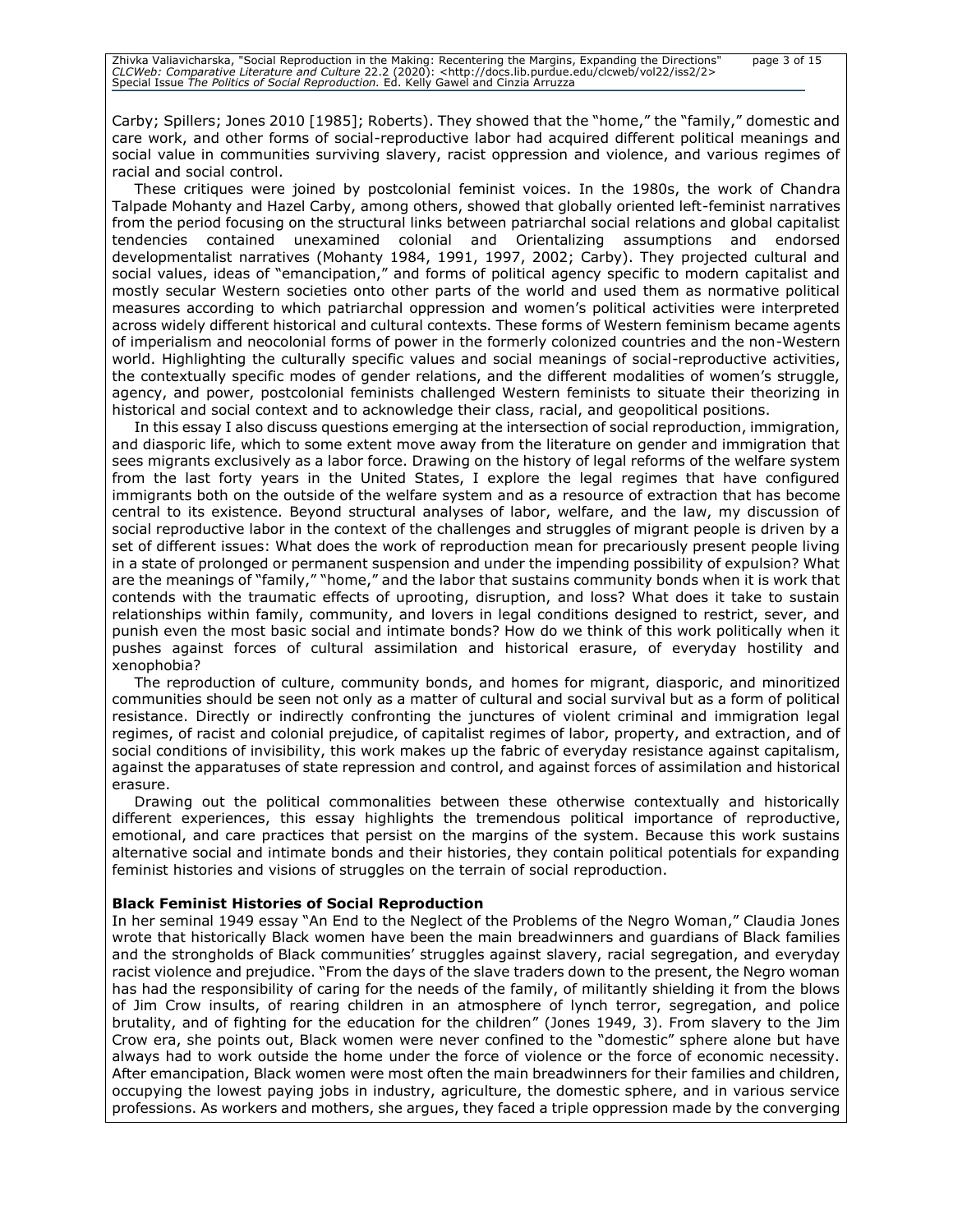| Zhivka Valiavicharska, "Social Reproduction in the Making: Recentering the Margins, Expanding the Directions"                  | page 4 of 15 |
|--------------------------------------------------------------------------------------------------------------------------------|--------------|
| CLCWeb: Comparative Literature and Culture 22.2 (2020): <http: 2="" clcweb="" docs.lib.purdue.edu="" iss2="" vol22=""></http:> |              |
| Special Issue The Politics of Social Reproduction. Ed. Kelly Gawel and Cinzia Arruzza                                          |              |

forces of economic exploitation, racism, and the social demands of reproductive labor—while serving as pillars of material and emotional support for their communities.

Writing in the 1970s and the early 1980s from the opposite sides of the Atlantic, Black feminists in the United States and Britain continued this line of thought. "Throughout the country's history," Angela Davis wrote in response to Wages for Housework, Black women always toiled alongside their men under the whip of plantation overseers, suffering "a grueling sexual equality at work" (Davis 1981, 230). It was "the sheer force of things [that] rendered her equal to her man" (ibid., 116). Speaking out from the experience of Black women's lives and journeys from the Caribbean to Britain, Beverly Bryan, Stella Dadzie, and Suzanne Scafe similarly describe: "In the eyes of the 'backra' (the overseer) we were equal to the men just as long as our strength matched theirs. But in our own eyes, we were more than equal to the men, for having completed our work on the estate, it fell on us to tend to the children and perform domestic duties" (Bryan, Dadzie, and Scafe, 17). After slavery Black women were employed in vast numbers, predominantly in agricultural work for the tobacco, sugar, and cotton industries, and as domestic and housekeeping servants for the white elites—many of their occupations continuing the legacy of slavery. In other words, the domestic confines of the housewife was the problem of white working- and middle-class women, and Black women's labor, as well as the labor of immigrant women, was mobilized in the reproductive realm as well as in the agriculture and service industries long before discourses of the "double burden" emerged in white feminist thought in the Northwest. Moreover, the money they earned "was often the sole source of income for the entire extended family" (ibid., 20). As a result, Davis observes, "male supremacist structures could not become deeply embedded in the internal workings of the slave system" (Davis 1998 [1971], 116). As wives and mothers, workers and breadwinners, notions of Black womanhood often revolved around strength, resilience, and independence rather than femininity, fragility, and subordination, the white middle-class norms of womanhood.

Further, for African-American communities the "domestic" was historically a site of autonomy and resistance due to the specific ways in which American slavery shaped the structure of gender relations both within Black communities and in relationship to white slaveholders. Davis articulates lucidly these points with respect to the role of domestic life in the social lives of enslaved African-descendent communities. While for working- and middle-class white American women the domestic was a site of confinement, dependence, and invisibility, for Black women during slavery, the "home" was, on the contrary, the only place where the enslaved could breathe away from the eyes of their overseers. Their habitats were not only the sites where they could define their lives on their own, but also the places where political work took place—where resistance was organized, rebellions planned, and fugitives harbored. It was also the place where domestic work for Black women acquired social meaning and social value because it was not directly extracted and expropriated out of them to benefit the masters. Paradoxically, Davis observes, domestic labor, that material and social expression of women's inferior status, was in fact "the only meaningful labor for the slave community as a whole" (ibid.). This is because domestic work was the only kind of labor that was not directly appropriated by the slave owner and could not be claimed by the oppressor, and it went into building and sustaining Black communities. In Davis's words, "precisely [by] performing the drudgery which has long been a central expression of the socially conditioned inferiority of women, the Black woman in chains could help to lay the foundation for some degree of autonomy, both for herself and for her men" (ibid.).

Further, women's authority in the home made them the backbone of resistance movements against slavery, oppression, and racism. "By virtue of the brutal force of circumstances," Davis writes, "the Black woman was assigned the mission of promoting the consciousness and practice of resistance" (ibid., 113). The labor performed in the domestic sphere made it possible for Black women to assume a central role and agency in building resistance to slavery. Thus, even as they were suffering a unique form of exploitation, Black women under slavery were pushed into the center of the social and political lives of their communities because of the different structural conditions and the organization of labor under slavery.

At the same time, Black women's bodies and their reproductive labor became central to the successful functioning of the slave system as a whole, and of racial and class domination during and after slavery. The work of Angela Davis, Toni Cade Bambara, Jacqueline Jones, and Dorothy Roberts from the late 1970s to the 1990s, and more recent feminist scholarship on the question of reproduction and slavery, such as the work of Jennifer Morgan, Pamela Bridgewater, and Walter Johnson, has demonstrated the centrality of enslaved women's physical and reproductive labor to the material and ideological formation of the New World slave system, the discourses and practices around "breeding," and generally the ways in which the racial domination of white people depended on the biological reproduction of the enslaved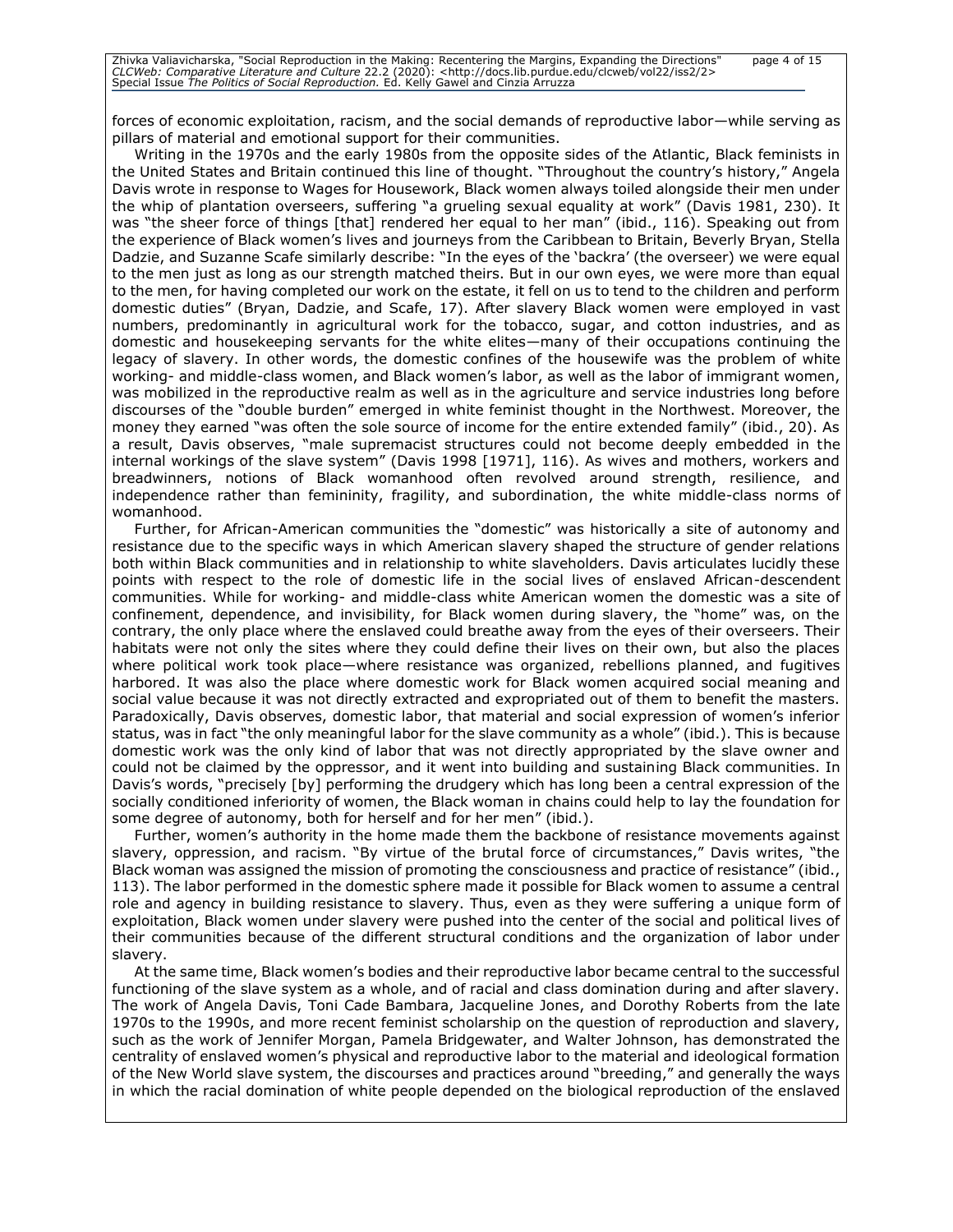(Davis 1983, 1998 [1971]; Bambara; Jones 2010 [1985]; Roberts; Morgan; Schwartz; Bridgewater; Smithers; Johnson).

In her famous 1987 essay "Mama's Baby, Papa's Maybe," Hortense Spillers complicates notions of African-American "family" life under slavery even further. Under slavery, she observes, the family structure of Black African-descendent people often did not exist, or had to be maintained against coerced separation and violence. In fact, American slavery tended towards a "rigidified disorganization" of family life, Spillers notes, and it prohibited all forms of social life within which Black people could form stable and lasting bonds (Spillers). Mothers and fathers were separated, children were taken forcibly away from their mothers at a very young age, men and women were forcibly coupled together to reproduce the slave labor force, and often Black people who lived together and cared for each other had no family or blood relationship whatsoever. Studies in North-American slavery and the Atlantic slave trade, such as the now classic work of Orlando Patterson, have shown that these were part of a deliberate technique of causing social disorganization as part of submitting Black African-descendent people into slavery and shaping the subjectivity of the enslaved. They meant to violently uproot a newly acquired slave from their prior social environment and introduce them into the racist hierarchies of slave society as a marginal or liminal being, a quasi-person or a non-person (Patterson). As Davis points out, the family was in fact outlawed as a functional entity and permitted to exist only when it benefitted the slave owner, that is, under conditions that such unions created new slaves (Davis 1998 [1971)]. These practices scrambled orders of consanguinity, what Spillers calls the "intricate calculus of descent,<sup>\*</sup> forcing Black people into "patterns of dispersal" and loss of social coordinates and history (Spillers, 72- 73). These analyses show that family and kinship relations in Black communities were antithetical to the logic of slave property and exchange, and their perpetual disorganization and destruction was a direct technology of racial subjugation and the continued reproduction of the slave ownership system. Importantly, Davis writes, if strong personal bonds between immediate family members existed, they "bore witness to the remarkable capacity of Black people for resisting the disorder so violently imposed on their lives" (Davis 1998 [1971], 113).

The genealogies of social reproduction written from Black women's historical standpoint caution against universal notions of womanhood and generalizing, unsituated critiques of gender relations and patriarchal oppression—the unexamined moves that informed the most influential Marxist-feminist and socialist-feminist interventions from the 1970s. They show that, from slavery to the racist politics of the welfare regimes, the "home," domestic labor, and care work acquire different political meanings and value for communities surviving conditions of racist oppression, violence, and historical erasure.

#### **Migrant and Diasporic Lives, Postcolonial Critiques**

Marxist-feminist and socialist-feminist interventions had a mixed reception among immigrant women for similar reasons. In one respect, critiques of domestic work resonated with immigrant women, who had been shuttled in massive numbers to perform domestic and care work for the white middle classes in the metropoles. As the geographies of the new global division of labor developed, feminists turned to examine the commodification of domestic and care work and to challenge the social hierarchies and meanings of "work." Focusing on the global reconfiguration of the labor force, they showed how the commodification of domestic, care, affective, and service work devalued the social meaning of these activities and inscribed them in hierarchical value-regimes of labor. In the process they mobilized racial, gender, and ethnic differences, as well as immigration status, to subordinate, dehumanize, and devalue black, brown, and immigrant bodies and lives (Ehrenreich; Ehrenreich and Hochschild; Chang; Anderson; Parreñas).<sup>3</sup>

However, accounts heavily focused on links between immigration and the commodification of domestic work, or immigration and labor generally, omit crucial aspects of the experiences of migration. They fail to capture the traumatic effects of disruption, displacement, and loss that often accompany migration and organize the collective and personal experience of migrant people. The sense of fragmentation, disorientation, and alienation that follows the severing of community and family or social bonds, the loss of home, history, and the social coordinates that anchor one's sense of self and sense of belonging—all these, when taken into account, open a different understanding of what is involved in the labor of migrant people, and specifically in the affective, care, and emotional work that migrant women perform in diasporic and exilic contexts.

What does it mean to build, rebuild, and sustain communities, lives, and social and cultural habitats in conditions of displacement and uprooting? What kind of labor is involved in the making, remaking,

 $3$  This is only a sample of the voluminous literature with a focus on domestic and service work.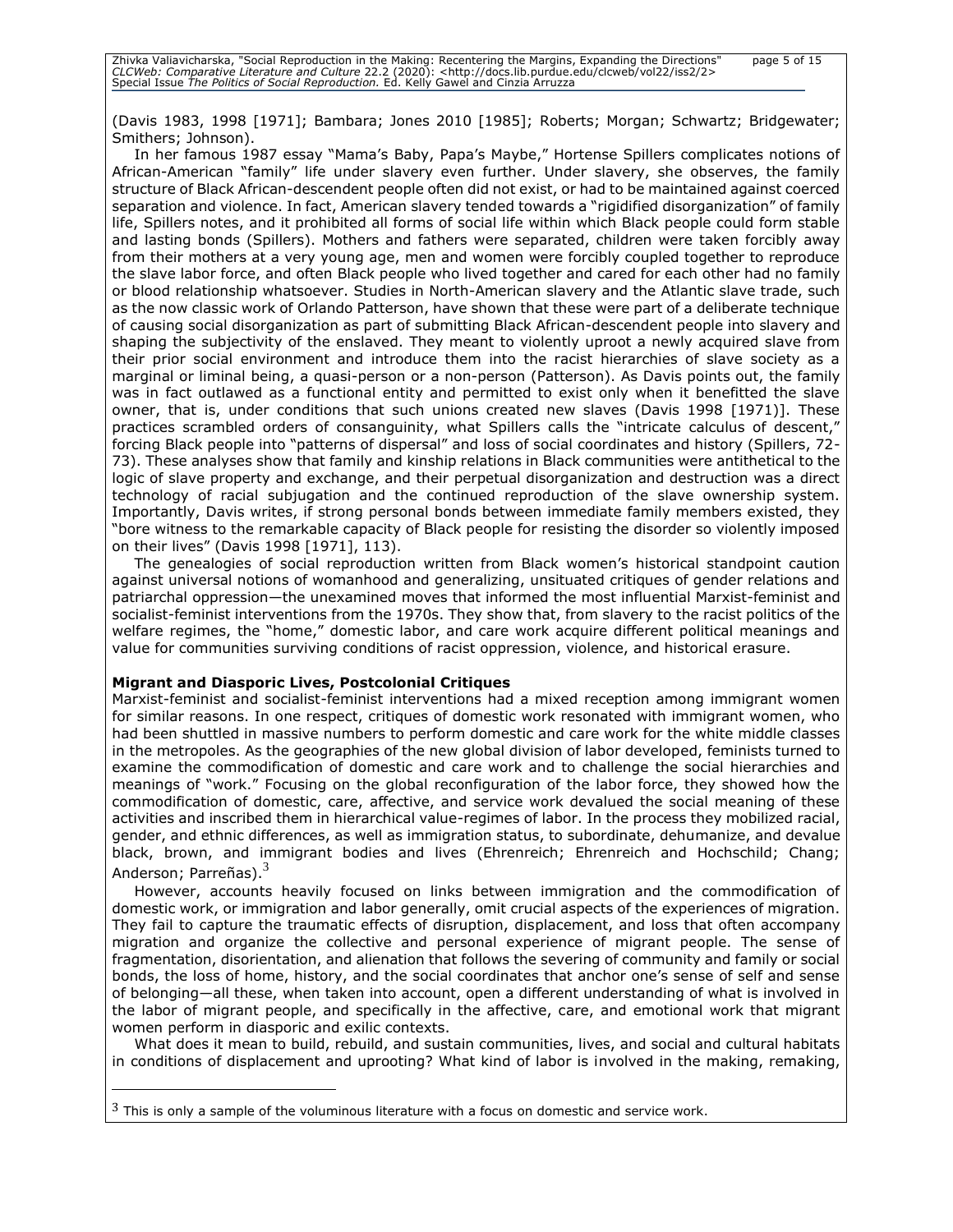Zhivka Valiavicharska, "Social Reproduction in the Making: Recentering the Margins, Expanding the Directions" page 6 of 15<br>CLCWeb: Comparative Literature and Culture 22.2 (2020): <http://docs.lib.purdue.edu/clcweb/vol22/is

and holding together a "home," when "homes" are the everyday sites of traumatic reenactments of loss and disruption, of recuperation and transformation? What kind of work does it take to survive and persist against forces that make you unwanted and unwelcome, to build and sustain a life, home, and community, and to care for the lives of others against everyday xenophobia, ethnophobia, and racism, and in social conditions of prejudice, abandon, and neglect? What does it mean to reproduce a minority language and history against forces of cultural assimilation and historical erasure, or in legal and cultural conditions that discourage and prohibit culturally specific practices that keep together community and everyday life?

Selma James' writings on immigrant women's labor contain important, although brief, insights that could open up our analysis in these directions. The labor of immigrant women, James writes, contains the hidden cost of rebuilding their lives and the lives of loved ones from the ground up in material, cultural, and historical contexts that do not belong to them, after the uprooting of everything they've known (James 2012 [1985], 174-189). It is also about the tremendous strength migrant people develop while fighting to stay where they are often unwelcome, about the persistence and resilience of building anew and keeping together a life and a home in dreadful uncertainty, in a state of prolonged temporariness and suspension, under the impending expiration of a legal status, or under the threat of deportation. For women coming from colonized countries, James notes, immigration was about "reappropriating their own wealth, stolen from them at home and accumulated in the industrial metropolis" (ibid, 175; see also Mirza). It was the wealth stolen from their own and their ancestors' labor, and it was rightfully theirs to claim. When Black people started immigrating into Britain a century after the abolition of slave trade, Bryan, Dadzie, and Scafe write, "we came to a country we had already helped to build. Our labor provided the foundations upon which many financial institutions, seaports and industrial centers were built" (Bryan, Dadzie, Scafe, 7).

Further, the work involved in the reproduction of a minority language, culture, home, community, and history is work that immigrant people engage in as part of their everyday lives, and against multiple forces of erasure. This work is most often carried out in feminized ways against cultural prejudice and stigma, in contexts that render them patriarchal, "backward," or "traditional."

"It is impossible to speak of the relation of women to capital anywhere without at the same time confronting the question of development versus underdevelopment," James wrote while involved in the emerging international women's movement, which linked women's struggles and organizing around the globe as the non-Aligned movement was at its peak (James 2012 [1975], 104). Her work and organizing brought together women's struggles at the intersections of immigration, race, and Third-World movements for global alternatives (James 2012 [1986], 190-204). However, James' work also entertained and often endorsed emerging discourses around "development," which found their way in the international feminist movements. The International Wages for Housework campaign, for example, an organization James was involved in, connected women from a dizzying range of cultural, material, and economic contexts, from Peru and Trinidad, to India, Uganda, the Philippines, and Mexico, to share

experience of their social conditions and political work, forging a sense of solidarity and togetherness.<sup>4</sup>

This sweeping internationalism came at a great cost: by conjuring an "international sisterhood," James consistently universalized women's oppression, insisting that across cultural and material contexts, "what does not vary is that whatever the standard, women are the poorer and the socially weaker sex" (James 2012 [1985], 173). These forms of organizing and writing saw a strong push-back from postcolonial feminists, as well as from women-organizers from socialist countries. Chandra Talpade Mohanty's signature intervention from the early 1980s unpacked their Eurocentric, colonial, and developmentalist premises. Mohanty argued that Western Marxist and socialist feminists contributed together with the rest of Western feminism—to the production of the "Third World" as a monolithic construct across widely different cultural and socio-historical contexts and posited an imagined, singular notion of Third-World womanhood, reinscribing colonial hegemony. In Western feminism patriarchy became a universal structure that oppressed all women in the same way—a "stable ahistorical something that apparently oppresses most if not all the women in these countries" (Mohanty 1984). Presuming in this way that the conditions of oppression were the same, these feminisms erased historical and cultural

<sup>4</sup> For discussion, see Nina Lopez, "A Winning Perspective," in *Sex, Race, and Class,* 8-9. This developmental internationalism rose to dominance in the second half of the 1970s in a number of international conferences on women in Mexico City (1975); Wellesley (1976); Copenhagen (1980), and more, and was embraced by the United Nations in various projects on women and development in the Third World. For a critical response, see Nawal Saadawi, Fetie Mernissi, and Mallica Vajarathon, "A Critical Look at the Wellesley Conference," *Quest: A Feminist Quarterly* 4:2 (Winter 1978), 101-7.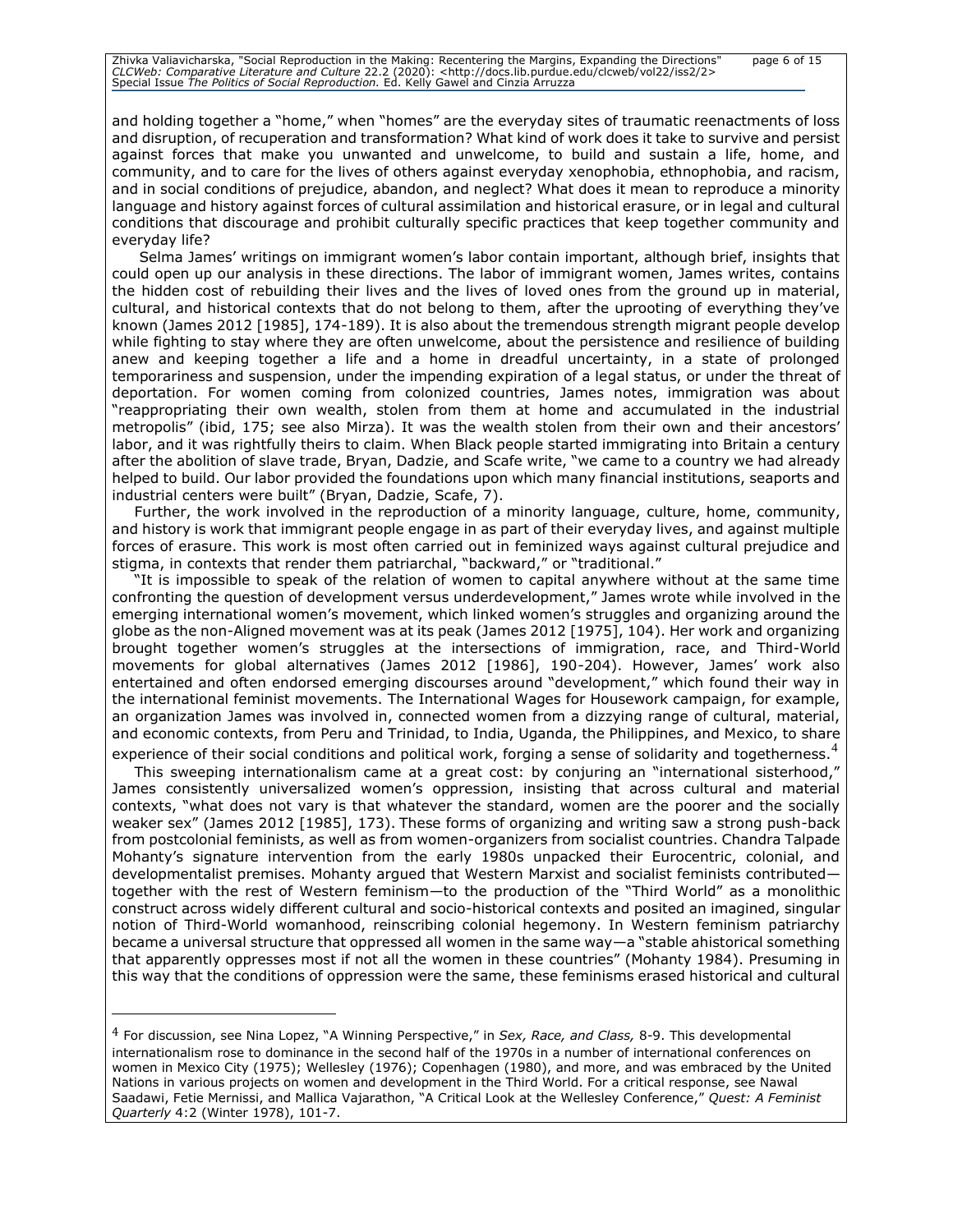contexts, constituting women as a homogenous group on the basis of their shared oppression. Mixed up with racist and colonial prejudice, Western feminisms posited a subject powerless, dependent, and uneducated, a product of the "backward" socio-economic conditions of which she was part. In this sense, "reproduction" and "unpaid labor" also became universalizing frameworks as they erased the kinds of culturally specific values and social meanings these activities assumed in non-Western and non-capitalist contexts (Edholm, Harris, and Young; Rosaldo; Parmar and Amos; Bhanvani and Coulson).<sup>5</sup>

And infamously, by projecting norms of agency and emancipation specific to Western liberal capitalist societies onto societies and cultures in other parts of the world, they judged "traditional" gender and sexual practices as "uncivilized," backward, oppressive, and patriarchal. Carby points out that paradoxically, Western Marxist feminists, even though they were critical of capitalism, assumed capitalist relations as the gateway to emancipation and progress (Carby). Through categories such as "unpaid labor," "wage," and monetary measures of poverty, they implicitly embraced capitalist development as the vehicle for reforms. Mai Taha and Sarah Salem further demonstrate the ways in which these tropes have continued a Western colonial and imperial legacy in the context of postcolonial Egypt, where notions of "modern motherhood" and the "modern household" became essential to the construction of a new vision of postcolonial nationhood and "the collective dream of independence" (Taha and Salem).

The social histories of migrant women who come to the affluent countries in the North-West are similarly subsumed and erased by these colonial and Eurocentric logics, which posited Western capitalist societies as the evolutionary vanguard of social change in the sphere of gender relations around the world. Contrary to Western liberal, and even Left narratives of migration, many immigrant women continue to experience immigration to the "developed" capitalist countries not as a kind of emancipation from patriarchal oppression and traditional social values, but rather as a social demotion and gender subordination through a ruthless assimilation into the host country's dominant culture and its social norms, and into its legal, labor, and racial regimes. Migration, Carby observed, is profoundly disruptive of gender structures, including the "female organizations that were based upon kinship systems that allowed more power and autonomy to women than those of the colonizing nation" (Carby, 121). For many women from other parts of the world, moving to the "developed" capitalist countries often means giving up their professions, education, experience, and the autonomy and social authority they occupied in their own societies, to be brutally subsumed by Western capitalist and secular regimes of patriarchy and gender norms, of racism and racialization, of xenophobic othering. The education, experience, and skills accumulated in their "prior lives" lose all their value and become meaningless in the rigid, xenophobic systems which render their knowledges, practices, and languages obscure and illegible, and their past ceases to exist. Many migrants, drawn by the myth of a better life and social opportunity in the more affluent countries, have to quickly settle into disappointment and come to terms with the social degradation that these societies accord them.

Instead of positing "women" as a coherent group, preexisting and already constituted, postcolonial feminists have insisted that feminist analyses should examine how "women" and "men" emerge as subjects through cultural practices in each particular context, and examine the culturally specific logics of gender practices and gender subordination as they configure the political and social meanings of "women," "men," and their social activities (Mohanty, 334). Uncovering these logics would register not only the historically and culturally specific modes of gender subordination embedded in contexts of social difference and socio-economic conditions, but would also render visible women's agency, power, and existing cultures of resistance—rather than just their victimhood. Arguing for situated knowledges, for contextually and culturally specific analyses of gender relations, and for attentiveness to the cultural meanings of gendered social practices, they challenged Western Marxist and socialist feminists to situate their theorizing—to develop an awareness that their concepts and critical methodologies are products of their own socio-cultural contexts and geographies.

#### **Intimate, Cultural, and Social Bonds against State and Capitalist Enclosures**

Immigrants and cultural minorities often have to sustain and reproduce their communities in conditions that directly criminalize their culturally specific practices and make their lives more unbearable in an

<sup>&</sup>lt;sup>5</sup> The literature referenced here presents some early interventions. See also the contributions in the two special issues of *Feminist Review,* "Many Voices, One Chant: Black Feminist Perspectives," no. 17, Autumn 1984; "Socialist Feminism: Out of the Blue," no. 23, Summer 1986. For discussion on the history of the debates, see Heidi Seifa Mirza; Chandra Talpade Mohanty, and M. Jacqui Alexander, among others (Mirza 1997; Russo and Torres; Alexander and Mohanty; Mohanty 2002).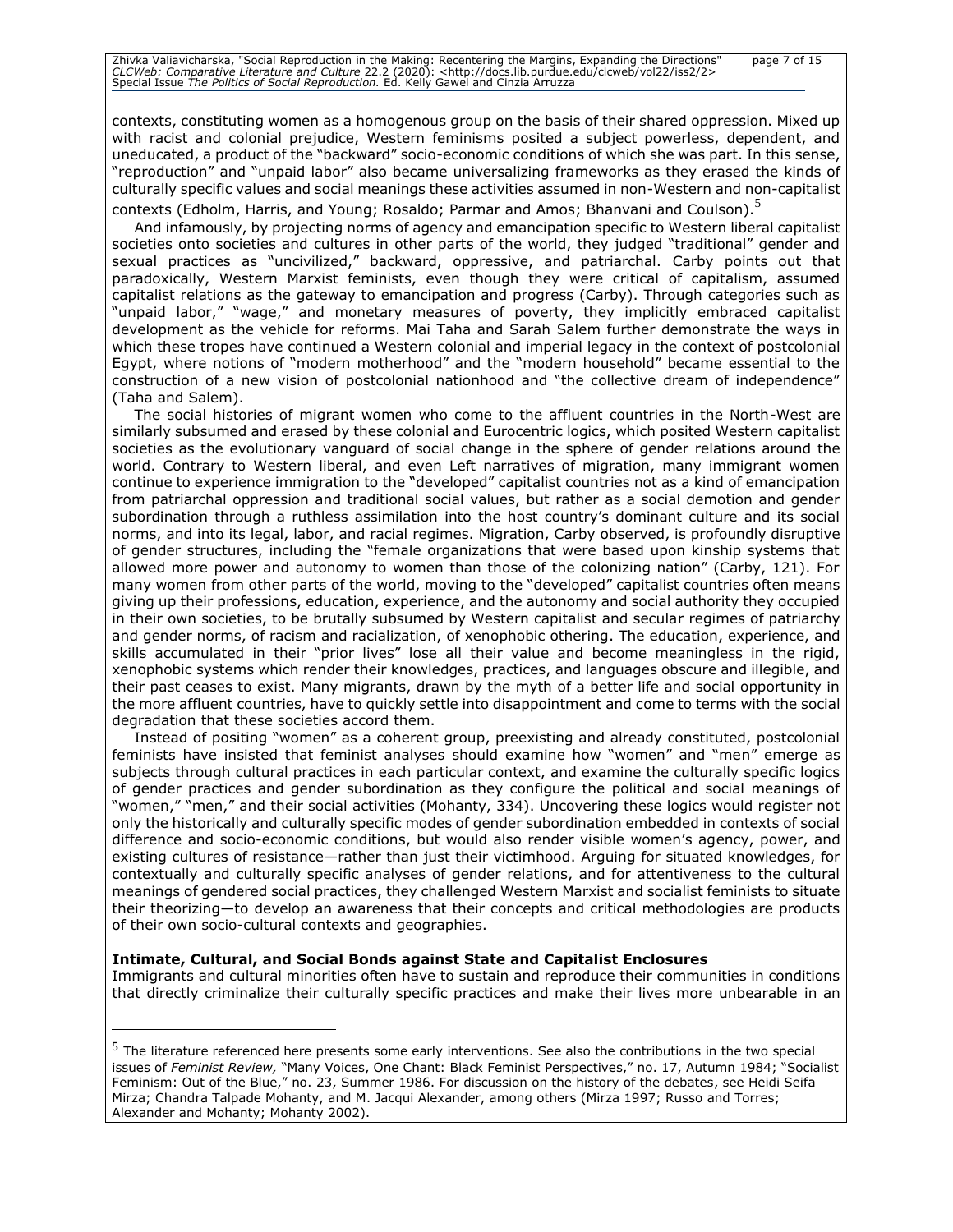# Zhivka Valiavicharska, "Social Reproduction in the Making: Recentering the Margins, Expanding the Directions" page 8 of 15<br>CLCWeb: Comparative Literature and Culture 22.2 (2020): <http://docs.lib.purdue.edu/clcweb/vol22/is

effort to drive them out. States and governments have a long history of using laws to target culturally specific means of survival of particular ethnic, racial, and cultural minorities to disempower them economically and socially, and to create a hostile and unwelcoming environment. As legal scholar K-Sue park describes, in the 1870s the city of San Francisco passed ordinances that targeted the cultural practices and forms of survival of Chinese communities, banning the use of ceremonial gongs and shoulder poles for carrying loads, restricting the operation of laundromats in wooden buildings, and others (Park, 1913-14).

These and numerous other examples in U.S. history show the ways in which legal and disciplinary state regimes have been used to structure prohibitive and destructive environments for the reproduction of community life and the social worlds specific to cultural, racialized, and immigrant minorities. Because the work of social reproduction is always culturally specific and localized, in immigrant and diasporic contexts it often has to be performed in conditions of state repression and criminalization, or in the prohibitive contexts of dominant cultural and social norms, or both. US criminal and regulatory regimes are designed to restrict, sever, and even punish forms of family, kinship, and community, as well as forms of survival and social and communal life, which do not conform to Western liberal family models and the social norms that reproduce capitalist relations. Immigrant communities regularly find themselves up against legally enforced enclosures that make it impossible for them to engage in habitual culturally-specific practices that mobilize common resources and public space for communal life, to share skills and resources, and to organize communal childcare and eldercare in their own ways.

This is particularly relevant for forms of "family" and parenthood, as well as childcare and eldercare that involve larger kinship, community, friendship, and neighborhood circles not conforming to nuclear family models in Western capitalist societies. The struggles of LGBTQ communities have revealed how legally recognized family relations—which take the heterosexual, gender-binary nuclear family as their model—actively prohibit the proliferation and reproduction of alternative intimate bonds, family, parenthood, care, and community (Raha). Similarly, cultural minorities whose families and social worlds do not align with Western nuclear family models perpetually confront and survive the destructive effects of these systems on their communities and forms of social life.

US regimes of legal immigration programs have notoriously become institutions of violent, often deadly, separation because they assume an autonomous, self-sufficient, able-bodied individual and recognize only a very limited number of family relations as legitimate or subject to immigration "privileges." Stratified and individualized to the extreme, the system has drawn insurmountable divisions between the most basic and intimate bonds and social ties. Family-based legal immigration programs thus continue to wreak havoc through immigrant communities whose families, kinship networks, affective ties, forms of parenthood, and practices of care for others radically depart from North-American capitalist models. This includes the primary affective bonds of those who were raised by several "mothers" and "fathers," as it often happens in non-Western cultural contexts, each of these caretakers having a primary parental role for a period of time, or at certain ages, or for certain parts of daily life. Or those who were raised by their grandparents, often their grandmothers and great-aunts—these are culturally specific practices of care often reinforced by global migration patterns that have pushed the parents to the more affluent countries for work.

The intersection of immigration and welfare presents another set of disturbing realities. Work in critical urban studies in the United States has shown how welfare and social infrastructures have been deployed strategically as a means of social control of racial minorities and the poor. These forms of discipline, social control, and social marginalization operate exclusively on the terrain of social reproduction. Whitener's analysis (in this issue) shows that these trends have become particularly egregious in the post-industrial urban areas of the Midwest, as in the water shutoffs in Detroit, and the closures of public schools and mental health clinics in Chicago.<sup>6</sup> Predominantly in African-American parts of these cities, infrastructures of access to social-reproductive services have been turned into coercive instruments of dispossession and racialization while deepening class and racial inequalities and their urban divides. Further, Whitener reveals that these social infrastructures have been strategically deployed for decades in ways that appropriate and reroute resources from working-class and predominantly African-American populations to the advantage of wealthier neighborhoods with predominantly white inhabitants. These practices have accomplished the double effect of both producing

 $6$  See Brian Whitener's article in the current issue, as well as an earlier version of this argument, "Race, Class, and Social Reproduction in the Urban Present: The Case of the Detroit Water and Sewage System," *Viewpoint Magazine*  5 (2015).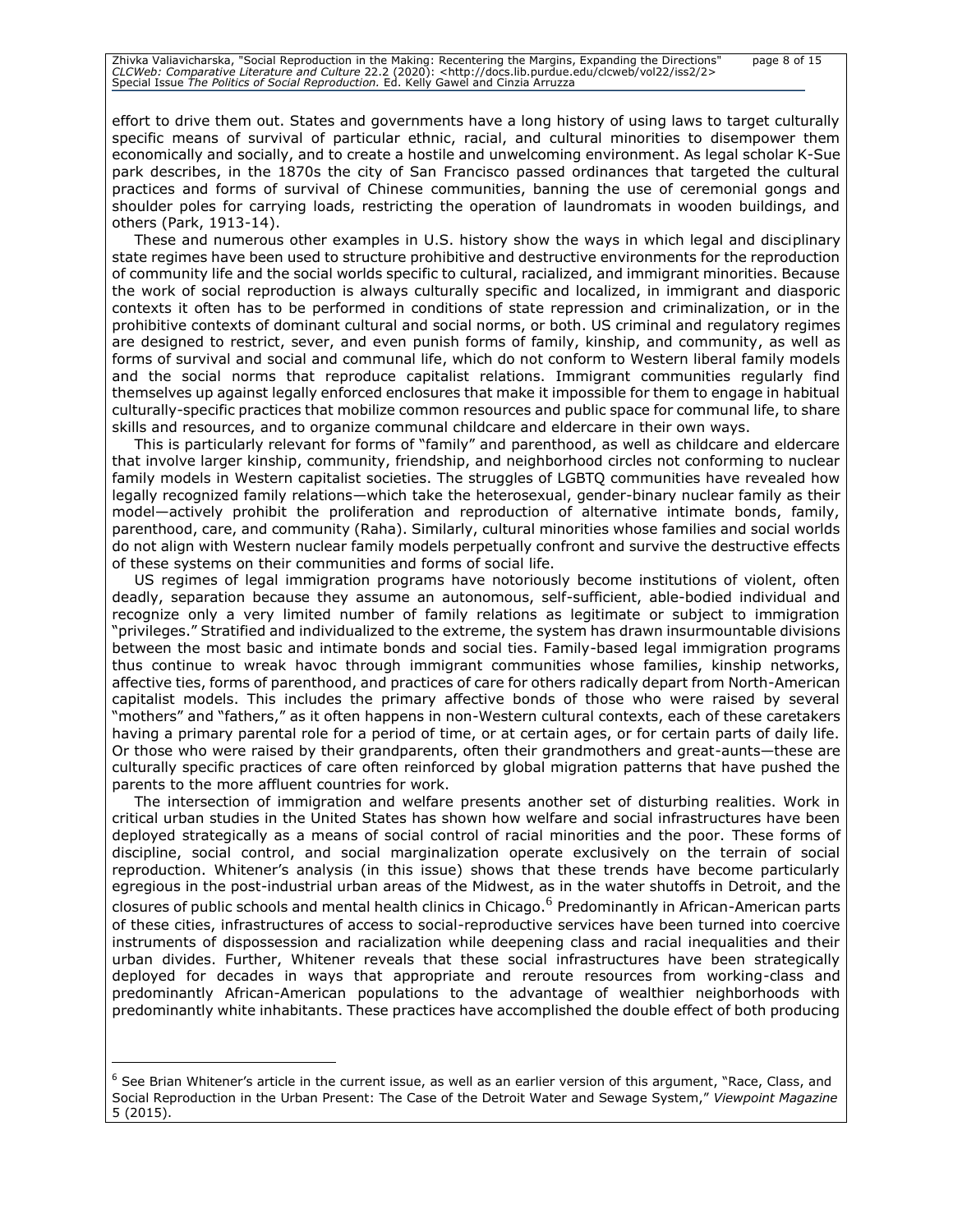marginalization and punishing the marginalized, of both producing poverty and punishing the poor (Gilmore, Wacquant).

In similar ways, public welfare institutions in the United States have turned migrant people into a major source of extraction, while excluding them from access to public resources. Through a series of anti-immigrant legislation over several decades, these administrations have been transformed into a machinery of making economically vulnerable migrant people deportable, and into an extension of ICE campaigns of tracking and deporting immigrants. Park shows that such measures have a long history, combining state, federal, and a range of other actors such as private entities and local municipal laws (Park). Rendering vast populations deportable way beyond the capacities of the government to remove them, these legal regimes create conditions of vulnerability and precarity, instill fear and terror, and force people into extreme circumstances. The end-goal of these policies, Park observes, is that of "selfdeportation" or "self-removal"—a long-term tactic of immigration governance that makes the lives of undesirable migrant populations intolerable by "targeting every aspect of their lives," from restrictions on access to basic means of subsistence, employment, mobility, healthcare, education, professional training and licenses, and others (ibid, 1884). Park traces these strategies back to settler colonial governance. Settler colonial states pursued an "indirect removal policy… that had the effect of attacking native people's lives from every angle, impacting their health, safety, and freedom of mobility, and their ability to find food, shelter, and maintain kinship bonds and political orders." These were indirect methods of expelling and dispossessing indigenous communities while "[offering] the advantages of cost efficiency and preserving settlers' diplomatic positions vis-à-vis tribes" (ibid., 1889). In the years leading up to and after Emancipation similar strategies were used by the governments of Southern states to drive Black populations out, while others states passed laws to prohibit the settlement of Black people on their territories (ibid., 1907).

Yet as Park observes, beyond forcing undesirable migrants out of the country through the legal system or through extra-legal means, these policies have another important effect—of keeping vast numbers of people in subordination and in service of an exploitative labor regime (ibid., 1913). By expanding the grounds for deportability way beyond the possibility of actual enforcement, it has created a large pool of potentially deportable people that live terrorized by the daily threat of losing their livelihoods, homes, communities, and the lives they've built, terrified of the thought of having to leave without having anywhere else to go. These are conditions for unlimited abuse and exploitation.

Welfare institutions on the federal, state, and local levels have been mobilized in these directions since their formation, and while this history cannot be traced in detail here, this logic is particularly visible with the passing of the Illegal Immigration Reform and Immigrant Responsibility Act (IIRIRA) and the Personal Responsibility and Work Opportunity Reconciliation Act (PRWORA) of 1996. Engineered by the Clinton administration, they are remembered among immigrant communities and immigration activists for the harmful effects on the lives of many people. The effects of these reforms continue today as they laid the grounds for the massive deportation campaigns that were set in motion under the Obama and Trump administrations. IIRIRA made non-citizens living within the country (including permanent residents) with very minor criminal records deportable, regardless of whether they are legally present in the country or not. The law applied retroactively to people with records prior to 1996, and many immigrants with minor criminal convictions who had served their sentences years and sometimes decades earlier, suddenly became deportable, leaving it to the discretion of each government to enforce the law selectively, targeting select categories of people according to its changing orders of priorities. Subsequent administrations did not need to do much more than exercise their executive power to mobilize these already existing legislations in order to orchestrate some of the most massive, egregious, and cruel expulsions of precariously present migrant people in global history. Park captures the logic of such policies with precise language: "This production of an excess of options to legally remove people widen[s] the berth of executive discretion both to determine its deportation priorities and to calibrate self-deportation policy by leveraging the threats inherent in federal deportation law" (Park, 1920).

In conjunction with IIRIRA, the Clinton administration also passed PRWORA, the above-mentioned welfare reform. The PRWORA is known for turning welfare institutions into an extension of the criminal justice system by cutting off people with drug-related and other felony convictions from federal public assistance and professional license programs for life. Thus, they prolong punishment beyond the criminal system and narrow the existential chances of already marginalized populations. Scholar and critic Michelle Alexander has written and spoken about the ways these policies have deliberately targeted African-American youth, continuing the legacy of racial segregation, reproducing structural racism, and

 $7$  For a more extensive review of the literature, see Brian Whitener's article in the current issue.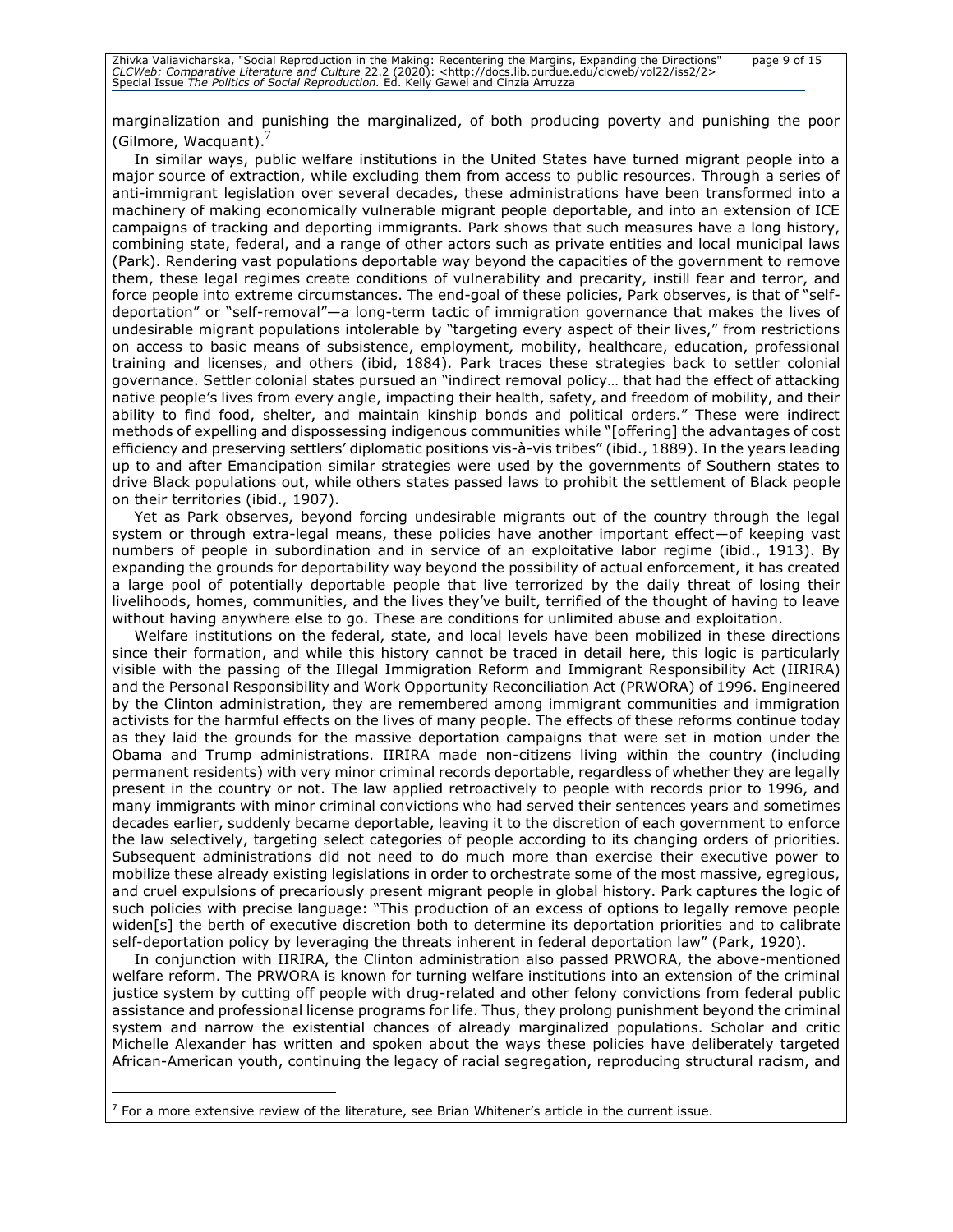Zhivka Valiavicharska, "Social Reproduction in the Making: Recentering the Margins, Expanding the Directions" page 10 of 15<br>CLCWeb: Comparative Literature and Culture 22.2 (2020): <http://docs.lib.purdue.edu/clcweb/vol22/i

deepening racialized class inequalities (Alexander). At the same time, in conjunction with the IIRIRA, the welfare reform of 1996 also excluded precariously present migrants from the vast majority of federal, state, and local public assistance programs. While some of these exclusions were already in place, the 1996 law made it a deportable offense to use publicly funded social support programs, including public or assisted housing, healthcare, disability, unemployment, retirement, food assistance, and school tuition and other school-related programs. Even when, regardless of their legal status, the vast majority of migrant people working in the United States continue to pay taxes and contribute to these publicly funded social services just like citizens do, it became a deportable offense to reach for them in times of need.  $8$  The law made exceptions only in situations of medical emergency (but not including organ transplantation); communicable diseases of public health concern; birth; short-term, in-kind disaster relief; and short-term, in-kind life and safety services at the community level.<sup>9</sup> But even then, for example, when the Flint water crisis hit the city, social services were seen to require IDs as a way of "screening" for immigrant people because the water was provided by the state of Michigan. Among other changes, the PRWORA and IIRIRA reforms also made welfare and public housing institutions require proof of immigration status and report on undocumented migrants; made possible the fusing immigration and criminal law enforcement, and more.

PRWORA and IIRIRA targeted mostly persons with temporary legal statuses such as temporary workers, along with undocumented people, but they also made permanent residents ineligible for public assistance for the first five years of residence, exempting only very limited classes of immigrants such as refugees and asylees.<sup>10</sup> After the law went into effect in January 1997, many migrants and their children found themselves immanently threatened with homelessness, perpetually threatened with deportation, and with very limited access to medical care. In other words, with respect to migrant populations, these legal and administrative systems have become powerful mechanisms extraction, subordination, and expulsion, inverted by the classic xenophobic discourse that immigrants are a burden leeching on public resources, a discourse that completely discounts their material, social, and cultural contributions.

The likelihood of "public charge" remains one of the main criteria for legal immigration, and it places the burden on applicants for entry or legal status to show that they are unlikely to turn to public resources or become "public charge." Even though the Trump administration has heavily mobilized the "public charge" doctrine to expand its executive authority to limit immigration and deport more people, laws that bar immigrants from welfare programs have long been in place. "Self-sufficiency has been a basic principle of United States immigration law since this country's earliest immigration statutes," opens the section of PRWORA, and "it continues to be the immigration policy of the United States that— a) aliens within the nation's borders not depend on public resources to meet their needs, but rather rely on their own capabilities and the resources of their families, their sponsors, and private organizations, and b) the availability of public benefits not constitute an incentive for immigration to the United States."<sup>11</sup> In its controversial rule from August 14, 2019, the Trump administration has drawn heavily on PRWORA and IIRIRA, the 1996 legal reform, to further limit the grounds of inadmissibility for people applying for entry, extension of legal presence, change of legal status, and permanent residence. It did so by expanding the meaning of public charge and by narrowing the already very limited types of public benefits (and their monetary equivalents) that people could use without harming their immigration status, which means without harming their lives, the lives of others around them, and their futures in the country.<sup>12</sup> As the rule went into effect in February 2020, scholars and activists are discussing the

 $^8$  Leah Zallman, et al. "Immigrants Contributed an Estimated \$115.2 Billion More to the Medicare Trust Fund than They Took Out in 2002–09." *Health Affairs* (Millwood) 32, 6 (2013): 1153–60; Leah Zallman, et al. "Unauthorized Immigrants Prolong the Life of Medicare's Trust Fund," *Journal of General Internal Medicine* 30, 7 (2015): 867- 1042.

 $^9$  Personal Responsibility and Work Opportunity Reconciliation Act of 1996, P.L. 104-193, 110 Stat. 2168, 104<sup>th</sup> Congress, 22 August 1996, Title IV, Section 401.

 $^{10}$  Personal Responsibility and Work Opportunity Reconciliation Act of 1996, P.L. 104-193, 110 Stat. 2168, 104<sup>th</sup> Congress, 22 August 1996, Title IV, Sections 400-441.

 $11$  Personal Responsibility and Work Opportunity Reconciliation Act of 1996, P.L. 104-193, 110 Stat. 2168, 104<sup>th</sup> Congress, 22 August 1996, Title IV, Section 400.

<sup>12</sup> Department of Homeland Security, "Inadmissibility on Public Charge Grounds," *Federal Register* 84, 157 (August 14, 2019): 41292-41508.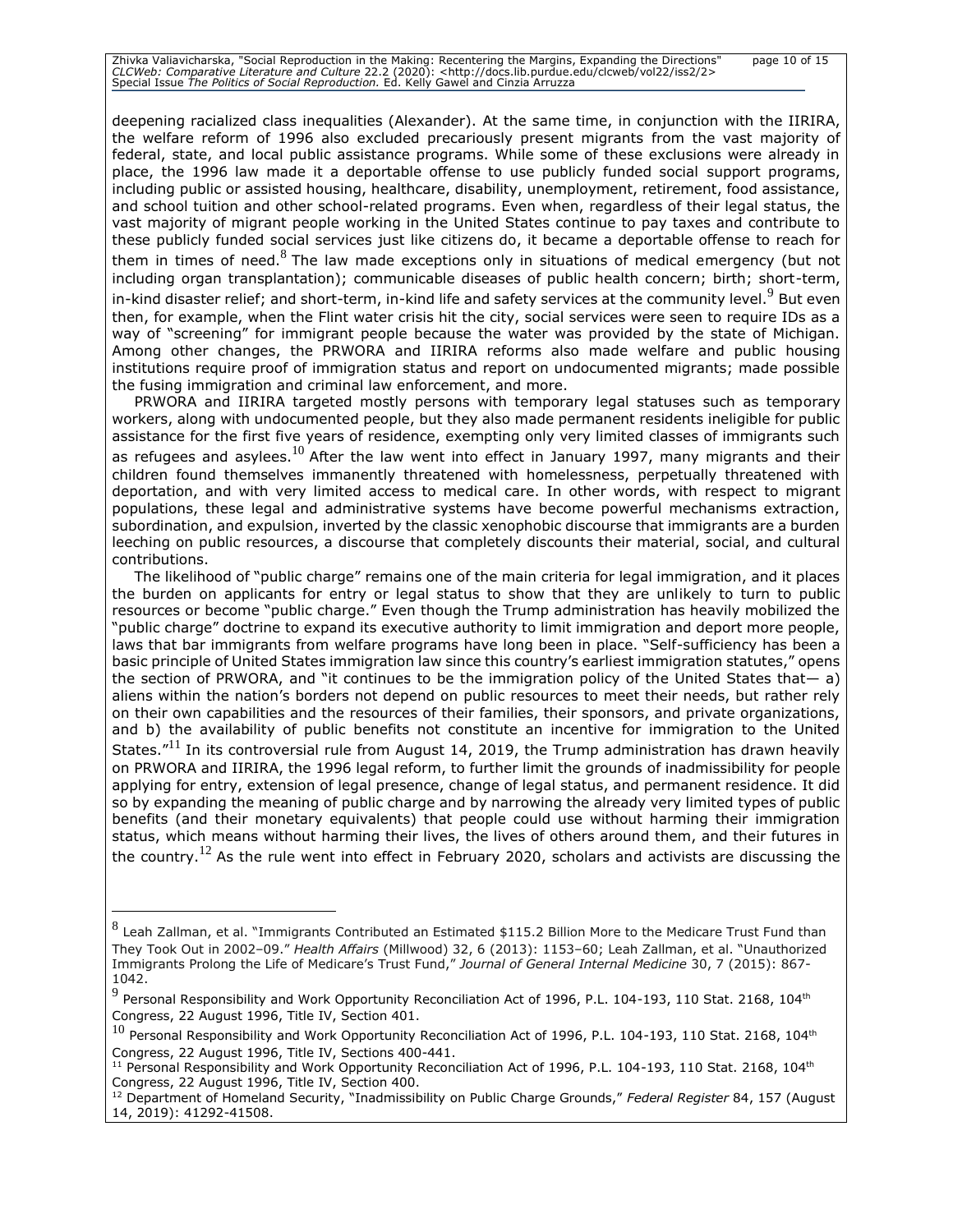unprecedented sweep of these changes and their disproportionate impact on ethnic, racial, and cultural minorities.

The concept of "public charge" has a long history in US immigration policies. The work of Gerald Neuman, among others, traces this history to the adoption of the English poor laws, which provided the foundation for the legal regulation regimes of immigrants emerging after American Independence. States accepting immigrants enacted various poor laws as measures to prevent the entry of persons who would become public charge, including the elderly and people with mental and physical disabilities (Neuman, 1847-48). This was all, as Neuman explains, in the fear "that European states were sending their lazy and intemperate subjects, as well as the mentally and physically disabled, to burden America" (ibid., 1850).<sup>13</sup> Historian Hidetaka Hirota explores this history further and points to the centrality of Massachusetts and New York state laws and their enforcement in the consolidation of the federal immigration system with the first federal Immigration Act of 1882, which included clauses against any "convict," "lunatic," "idiot," and "any person unable to take care of himself or herself without becoming public charge"—a status which could be assigned to a large swath of people, including the elderly, pregnant women, and people with physical and mental disabilities (Hirota).<sup>14</sup> The first federal regulations drew heavily on the measures of these two states, which were the main receiving states in the influx of poor Irish migrants affected by famine and industrialization in the 1800s. Having broad discretionary power, state officials used "the widest possible definitions" and "arbitrary interpretations" of the categories available to them to exclude masses of arrivants and deport struggling recent immigrants (Hirota, 3-6). At the height of ethnic prejudice against the Irish and hostile sentiments against the poor, they "operated with little constraint as they put in place harsh deportation measures against those foreigners whom they deemed undesirable" (ibid., 6). Cybelle Fox explores the deepening of the stereotype of the dependent and "degenerate" immigrants coming from Eastern and Southern Europe in the 1920s, which became embedded in the emergent architecture of the modern welfare system (Fox, 95-100). Migrants from Eastern and Southeastern Europe were banned from immigrating to the United States between 1924 and 1956 as part of the Johnson-Reed Act of 1924, a West-European and white supremacist project, which rendered the people of the East and the Southeast as economically impoverished and inferior ethnic others. Initiated at the height of the Red Scare, it was also mixed up with anticommunist fear of revolution and was supported by the most racist organizations.

These genealogies demonstrate that, in Hirota's words, "American immigration regulation emerged as a matter of class" (ibid. 7), and rested on racist and ethnophobic orders of supremacy. The economic principles of self-sufficiency and self-reliance are also the ideological grounds for political orders hostile to social equality and collective social responsibility. Much has been written on the historical roots and conceptual foundations of neoliberalism and its doctrines of individual responsibility, self-sufficiency, and self-reliance—from radical economic liberals in the 1940s who proposed it as a kind of anti-left utopian vision of social justice, to the Reagan and Thatcher visions in the 1980s who espoused radical individualism as a basic principle of economic and social governance. But looking at the intersection of immigration and social welfare in the US context shows that these doctrines—of self-reliance, selfsufficiency, and personal responsibility—have been developed and implemented in practice with respect to migrant populations long before the Reagan and Thatcher governments embraced and generalized them as a social and economic principle. The ableist, classist, ageist, racist, ethnophobic, and other discriminatory operations of these policies reveal the xenophobic fears that continue to organize the biopolitical logics of the state and the immigration system's deep entanglements with colonial history.

#### **Conclusion**

That we have turned back to the 1970s at this particular political moment is not a coincidence: such a turn has been prompted by the exigencies of our struggles. Hard-fought gains of waged and unwaged women's struggles in the 1970s are being currently undone, forcing us to return, once again and rather urgently, to the question of social reproduction. In fact, in the neoliberal context, existing infrastructures of social reproduction—the legacies of welfare state capitalism and socialism are being radically dismantled. But more than that, they have become instruments of dispossession of the means of survival

<sup>&</sup>lt;sup>13</sup> Benjamin Klebaner shows that this generalized fear disproportionately reflected the practice of European states to "dump" unwanted populations onto their colonies. Klebaner, "The Myth of Foreign Pauper Dumping in the United States," *Social Service Review* 35, 3 (1961), 302-09.

<sup>&</sup>lt;sup>14</sup> 1882 Immigration Act, Sess. I, Chap. 376; 22 Stat. 214; 47th Congress; August 3, 1882, Section 2.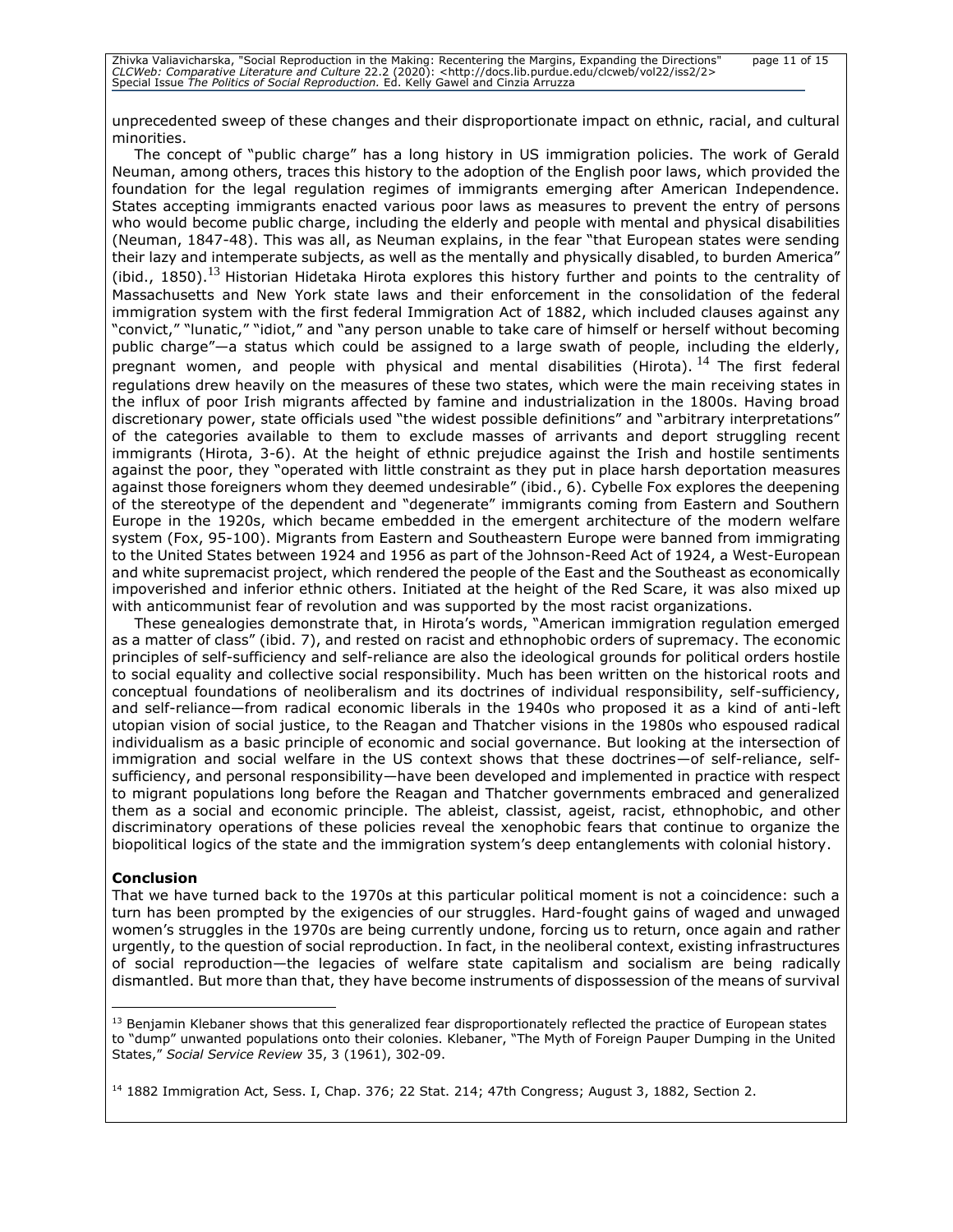of already marginalized communities, often through state-administrative means. Mostly falling on communities of color, immigrants, and the poor, these measures reproduce the structural conditions of their class. Their aim is to demand compliance and obedience to the work and debt regime, and to ensure that material wealth and social power remain structurally unavailable to them.

Today, unlike the 1970s, struggles on the terrain of social reproduction, historically tethered to the state, are facing challenges to reimagine themselves against or outside of its horizons. These challenges have made us turn urgently to the question of autonomy, of developing collective skills and resources necessary for our everyday survival. They lead us to the forging of new autonomous forms of collective care, networks of mutual aid, survival, and wellbeing, and invite communities to take back the resources and knowledges necessary to care for each other and to continue to survive on a daily basis. Writing from the experiences of the California student movements against the neoliberal reforms of public education, Amanda Armstrong has called these "insurgent forms of social reproduction" (Armstrong).

The capitalist system and the state have amassed political instruments to prevent the proliferation of communities and social life alternative to the ones organized by the wage labor form, by market relations and the private property regime. The repression of alternative forms of life and reproduction occurs, whether these are practiced as forms of survival by those on the margins of the system and by communities of minoritized cultures, or whether they are part of political visions of imagining social relations differently. As Armstrong argues, "by sustaining regimes of ownership, by enforcing fees for basic necessities, and by breaking up squats and communal encampments, police forces, the courts, and other state bureaucracies enclose the material conditions of life, making it virtually impossible to reproduce ourselves and each other free of waged work." The state thereby closes off, through repression, "what we could hold in common" (ibid.). The state has criminalized a vast range of social, material, and economic forms of life involved in reshaping social and material relations beyond capitalism and the state, and has legally foreclosed basic forms of survival, ways of helping and caring for each other—to make sure that capitalist relations remain dominant. Migrant and minoritized communities experience these enclosures dramatically and violently, especially when these enclosures target the everyday practices and social bonds people bring with themselves from other parts of the world that push against capitalist relations or private property, or against Western social values that conform to them.

In the process of building autonomy on the terrain of social reproduction, these struggles can humbly learn from the experience and the collective survival of those permanently barred from the reproductive infrastructures of the state through various legal exclusions. As this essay has discussed, undocumented and precariously documented migrants, as well as ex-felons, have been permanently excluded from access to housing, unemployment, food stamps, healthcare, and other social resources available to citizens. Transgender and gender non-conforming people, often trapped in the administrative and legal limbos of the state and in the binary regimes of public services and the health care system, have developed means of navigating within and against these institutions' violence and control. Their particular conditions have given rise to body autonomy and gender-hack movements dedicated to reclaiming our bodies from the administrative and regulatory regimes of the medical system and the state. The histories of slavery, legal segregation, and racism, along with the feminist genealogies of Black resistance drawn here, reveal that social reproductive activity opened terrains for both intense forms of subjugation and crucial forms of resistance.

In this sense, learning from the histories and cultures of social reproduction and survival of communities of color, of immigrant communities, of queer and trans communities, of culturally marginalized groups, and others who have been historically excluded from or have had little recourse to state resources, is of greatest importance to our struggles. These communities and cultures have accumulated skills, knowledge, and the resilience and strength to survive in spaces of exclusion and invisibility. As the political links and possibilities for solidarity between these positions are becoming clearer, critiques of the state and struggles for autonomy can hardly go very far without their experiences and insights.

This is to say that we should begin to recognize the work of sustaining bonds of communities in survival and resistance as political work of the most meaningful kind. We should also recognize the enormous resilience, strength, and emotional energy it takes to persist in struggle and survival against forces of assimilation and historical erasure, against legal systems and social norms that prohibit, repress, and violently destroy them. It is work of the most arduous kind as it takes tremendous emotional resilience and strength. Navigating complex tensions that emerge at the clashing points of violent institutional, cultural, and legal norms that reproduce capitalist relations, this work enables alternative forms of community and social life. It transforms rupture and fragmentation into new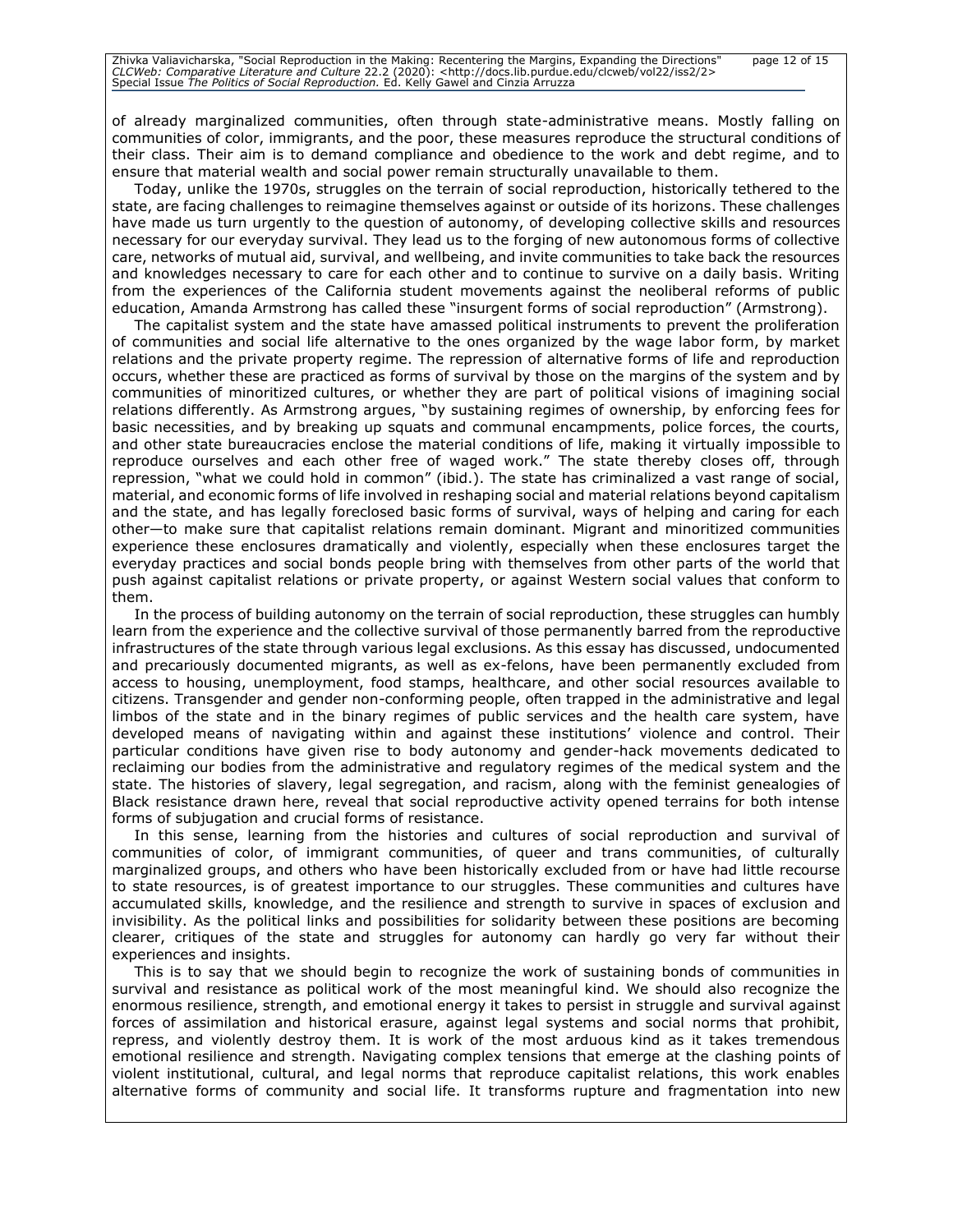| Zhivka Valiavicharska, "Social Reproduction in the Making: Recentering the Margins, Expanding the Directions"                  | page 13 of 15 |
|--------------------------------------------------------------------------------------------------------------------------------|---------------|
| CLCWeb: Comparative Literature and Culture 22.2 (2020): <http: 2="" clcweb="" docs.lib.purdue.edu="" iss2="" vol22=""></http:> |               |
| Special Issue The Politics of Social Reproduction. Ed. Kelly Gawel and Cinzia Arruzza                                          |               |

historical and social figurations, into new worldly realignments—while expanding our geographies and social alternatives.

This kind of organizing also requires a serious commitment to postcolonial critiques of Eurocentrism and "First-World" frameworks. This is not only because diasporic people who come from different contexts are subsumed by their regimes of gender, class, and race—a process which erases their social difference and the histories of oppression and resistance present in the multiple worlds they carry and negotiate. It is also because there is a great deal to learn from indigenous and non-Western cultures of social and communal life. Thinking and practicing materialist feminism in these directions opens a wider range of avenues for movements in the present, and for building struggles on the terrain of social reproduction.

#### **References**

1882 Immigration Act. Sess. I, Chap. 376; 22 Stat. 214; 47th Congress; August 3, 1882.

Alexander, M. Jacqui, and Chandra Talpade Mohanty, editors. *Feminist Genealogies, Colonial Legacies, Democratic Futures.* Routledge, 1997.

Alexander, Michelle. *The New Jim Crow: Mass Incarceration in the Age of Colorblindness.* The New Press, 2012. Anderson, Bridget. *Doing the Dirty Work? The Global Politics of Domestic Labor*. Zed Books, 2000.

Armstrong, Amanda. "Debt and the Student Strike: Antagonisms in the Sphere of Social Reproduction," *Reclamations Journal,* vol. 6, July 2012, [http://www.reclamationsjournal.org/issue06\\_armstrong.htm.](http://www.reclamationsjournal.org/issue06_armstrong.htm) Accessed January 20, 2017.

Barbagallo, Camille. "Leaving Home: Slavery and the Politics of Reproduction." *Viewpoint Magazine,* no. 5, 2015, [https://www.viewpointmag.com/2015/11/02/issue-5-social-reproduction/.](https://www.viewpointmag.com/2015/11/02/issue-5-social-reproduction/) Accessed December 20, 2019.

Battacharya, Tithi. ed. *Social Reproduction Theory: Remapping Class, Recentering Oppression.* Pluto Press, 2017. Bhanvani, Kum-kum and Margaret Coulson. "Transforming Socialist Feminism: the Challenge of Racism." *Feminist Review,* vol. 23, 1986, pp. 81-92.

Brian, Beverly, Stella Dadzie and Suzanne Scafe. *The Heart of the Race: Black Women's Lives in Britain.* Verso, 2018 (first published by Virago Press, 1985).

Bridgewater, Pamela. *Breeding a Nation: Reproductive Slavery, the Thirteenth Amendment and the Pursuit of Freedom*. South End Press, 2014.

Cade Bambara, Toni, editors. *The Black Woman: An Anthology.* New American Library, 1970.

Carby, Hazel. "White Woman Listen! Black Feminism and the Boundaries of Sisterhood." *The Empire Strikes Back: Race and Racism in Seventies Britain*. Hutchinson, 1982, pp. 212-235.

Chang, Grace. *Disposable Domestics: Immigrant Women Workers in the Global Economy.* South End Press, 2000. Cramer, Jon. "Race, Class, and Social Reproduction in the Urban Present: The Case of the Detroit Water and Sewage System." *Viewpoint Magazine*, no. 5, 2015), [https://www.viewpointmag.com/2015/11/02/issue-5](https://www.viewpointmag.com/2015/11/02/issue-5-social-reproduction/) [social-reproduction/.](https://www.viewpointmag.com/2015/11/02/issue-5-social-reproduction/) Accessed December 20, 2019.

Davis, Angela. "Reflections on the Black Woman's Community of Slaves." *Angela Y. Davis Reader,* edited by Joy James, Blackwell Publishing, 1998, pp. 111-128.

---.*Women, Race, and Class.* Vintage Books, 1983.

Department of Homeland Security. "Inadmissibility on Public Charge Grounds." *Federal Register*, vol. 84, no. 157, August 14, 2019, pp. 41292-41508.

Edholm, Felicity, Olivia Harris, and Kate Young. "Conceptualizing Women." *Critique of Anthropology,* vol. 3, 1978, pp. 101-130.

Ehrenreich, Barbara and Arlie Hochschild, editors. *Global Woman: Nannies, Maids, and Sex Workers in the New Economy.* Henry Holt and Co, 2002.

Ehrenreich, Barbara. *Nickel and Dimed: On (Not) Getting By in America*. Henry Holt and Co, 2001.

Farris, Sara. "Social Reproduction, Surplus Populations and the Role of Migrant Women." *Viewpoint Magazine,* no. 5, 2015, [https://www.viewpointmag.com/2015/11/02/issue-5-social-reproduction/.](https://www.viewpointmag.com/2015/11/02/issue-5-social-reproduction/) Accessed December 20, 2019.

Federici, Silvia. "Social Reproduction Theory: History, Issues and Present Challenges." *Radical Philosophy* vol. 2, no. 4, 2019.

Fox, Cybelle. *Three Worlds of Relief: Race, Immigration, and the American Welfare State from the Progressive Era to the New Deal.* Princeton UP, 2012.

Giardini, Federica and Anna Simone. "Reproduction as Paradigm: Elements for a Feminist Political Economy." *Viewpoint Magazine,* no. 5, 2015, [https://www.viewpointmag.com/2015/11/02/issue-5-social-reproduction/.](https://www.viewpointmag.com/2015/11/02/issue-5-social-reproduction/) Accessed December 20, 2019.

Gilmore, Ruth. *Golden Gulag: Prisons, Surplus, Crisis, and Opposition in Globalizing California.* U of California P, 2007.

Gunaratnam, Yasmin. *Death and the Migrant: Bodies, Borders, and Care.* London, Bloomsbury, 2013.

Hirota, Hidetaka. *Expelling the Poor: Atlantic Seaboard States and the Nineteenth-Century Origins of American Immigration Policy.* Oxford UP, 2017.

Arruzza, Cinzia, Tithi Bhattacharya, and Nancy Frazer. *Feminism for the 99%.* Verso, 2019.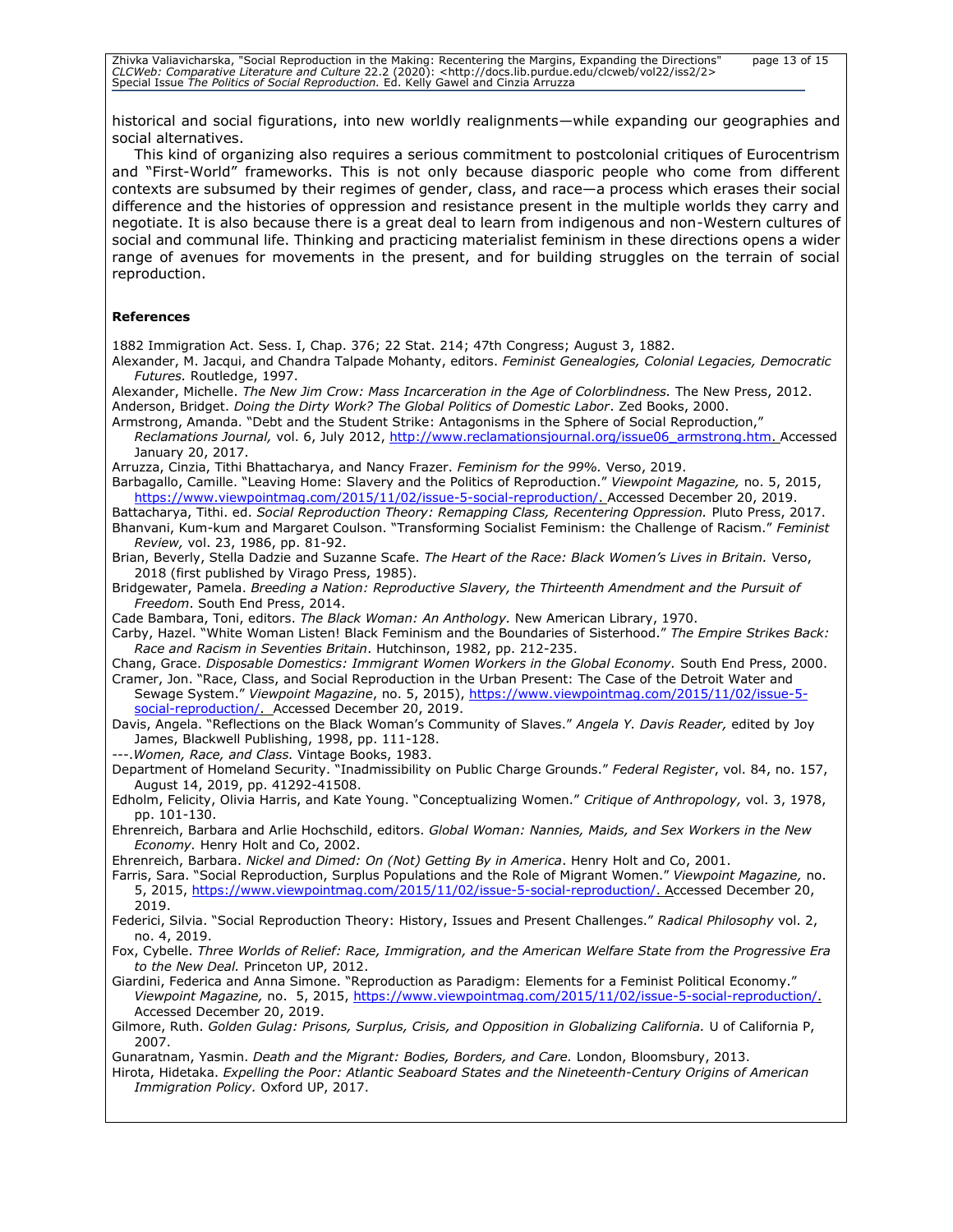| Zhivka Valiavicharska, "Social Reproduction in the Making: Recentering the Margins, Expanding the Directions"<br>CLCWeb: Comparative Literature and Culture 22.2 (2020): <http: 2="" clcweb="" docs.lib.purdue.edu="" iss2="" vol22=""><br/>page 14 of 15<br/>Special Issue The Politics of Social Reproduction. Ed. Kelly Gawel and Cinzia Arruzza</http:>                                                       |
|-------------------------------------------------------------------------------------------------------------------------------------------------------------------------------------------------------------------------------------------------------------------------------------------------------------------------------------------------------------------------------------------------------------------|
| Illegal Immigration Reform and Immigration Responsibility Act of 1996, Division C of P.L. 104-208, 110 Stat. 3009-<br>546, 104 <sup>th</sup> Congress, 30 September 1996.                                                                                                                                                                                                                                         |
| James, Joy and T. Denean Sharpley Whiting, eds. The Black Feminist Reader. Blackwell Publishers, 2000.<br>James, Selma. Sex, Race, and Class-The Perspective on Winning: Selection of Writings, 1952-2011. PM Press,<br>2012.                                                                                                                                                                                     |
| Johnson, Walter. River of Dark Dreams: Slavery and Empire in the Cotton Kingdom. Harvard UP, 2013.<br>Jones, Claudia. An End to the Neglect of the Problems of the Negro Woman. New York: National Women's<br>Commission, C.P.U.S.A, 1949.                                                                                                                                                                        |
| Jones, Jacqueline. The Labor of Love, the Labor of Sorrow: Black Women, Work, and the Family from Slavery to the<br>Present. 1985. Basic Books, 2010.                                                                                                                                                                                                                                                             |
| Katsarova, Rada. "Repression and Resistance on the Terrain of Social Reproduction." Viewpoint Magazine, no. 5,<br>2015, https://www.viewpointmag.com/2015/11/02/issue-5-social-reproduction/. Accessed December 20, 2019.<br>Klebaner, Benjamin. "The Myth of Foreign Pauper Dumping in the United States." Social Service Review, vol. 35,                                                                       |
| no. 3, 1961, pp. 302-09.<br>Lopez, Nina. "A Winning Perspective." Preface to Selma James, Sex, Race, and Class-The Perspective on Winning:<br>Selection of Writings, 1952-2011. PM Press, pp. 4-12.                                                                                                                                                                                                               |
| "Many Voices, One Chant: Black Feminist Perspectives," special issue of Feminist Review, vol. 17, 1984.<br>Mezzandri, Alessandra. "On the Value of Social Reproduction: Informal Labour, the Majority World and the Need for<br>Inclusive Theories and Politics." Radical Philosophy, vol. 2, no. 4, 2019, pp. 33-41.                                                                                             |
| Mirza, Heidi Safia, editor. Black British Feminism. Routledge, 1997.<br>Mohanty, Chandra Talpade, Ann Russo, and Lourdes Torres, editors. Third World Women and the Politics of                                                                                                                                                                                                                                   |
| Feminism. Indiana UP, 1991.<br>Mohanty, Chandra Talpade. "Under Western Eyes: Feminist Scholarship and Colonial Difference." boundary 2, vol.<br>12/13, 1984, pp. 333-358.                                                                                                                                                                                                                                        |
| ---. "'Under Western Eyes' Revisited: Feminist Solidarity through Anticapitalist Struggles." Signs: Journal of Women<br>in Culture and Society , vol. 28, no. 2, 2002, pp. 499-535.                                                                                                                                                                                                                               |
| Morgan, Jennifer. Laboring Women: Reproduction and Gender in New World Slavery. Philadelphia, U of<br>Pennsylvania P, 2004.<br>Nadasen, Premilla. "Domestic Worker's Rights, the Politics of Social Reproduction, and New Models of Labor                                                                                                                                                                         |
| Organizing." Viewpoint Magazine, no. 5, 2015, https://www.viewpointmag.com/2015/11/02/issue-5-social-<br>reproduction/, accessed December 20, 2019.                                                                                                                                                                                                                                                               |
| Neuman, Gerald. "The Lost Century of American Immigration Law." Columbia Law Review, vol. 93, no. 8, 1993, pp.<br>1847-48.                                                                                                                                                                                                                                                                                        |
| Park, K-Sue. "Self-Deportation Nation." Harvard Law Review, vol. 132, 2019, pp. 1878-1941.<br>Parmar, Pratiba and Valerie Amos. "Challenging Imperial Feminism." Feminist Review, vol. 17, 1984, pp. 3-19.<br>Parreñas, Rhacel Salazar. Servants of Globalization: Women, Migration and Domestic Work. Stanford UP, 2001.<br>Patterson, Orlando. Slavery and Social Death: A Comparative Study. Harvard UP, 1982. |
| Personal Responsibility and Work Opportunity Reconciliation Act of 1996, P.L. 104-193, 110 Stat. 2168, 104 <sup>th</sup><br>Congress, 22 August 1996.                                                                                                                                                                                                                                                             |
| Raha, Nat. "A Queer Marxist [Trans]Feminism: Queer and Trans Social Reproduction." Lies: A Journal of Materialist<br>Feminism, vol. 3 (forthcoming 2020).                                                                                                                                                                                                                                                         |
| Robert, Dorothy. Killing the Black Body: Race, Reproduction, and the Meaning of Liberty. Vintage Books, 1997.<br>Rosaldo, Michelle. "The Use and Abuse of Anthropology: Feminism and Cross-Cultural Understanding." Signs:<br>Journal of Women in Culture and Society, vol. 3, no. 5, 1980, pp. 389-417.                                                                                                          |
| Saadawi, Nawal, Fatima Mernissi, and Mallica Vajarathon. "A Critical View of the Wellesley Conference." Quest: A<br>Feminist Quarterly, vol. 4, no. 2, 1978, pp. 101-7.                                                                                                                                                                                                                                           |
| Schwartz, Marie Jenkins. Birthing a Slave: Motherhood and Medicine in the Antebellum South. Harvard UP, 2006.<br>Serra, Fulvia. "Reproducing the Struggle: A New Feminist Perspective on the Concept of Social Reproduction"<br>https://www.viewpointmag.com/2015/11/02/issue-5-social-reproduction/, Viewpoint Magazine, no. 5, 2015,<br>accessed December 20, 2019.                                             |
| Smithers, Gregory D. Slave Breeding: Sex, Violence and Memory in African American History. UP of Florida, 2012.<br>Socialist Feminism: Out of the Blue," special issue of Feminist Review, no. 23, 1986.<br>Spillers, Hortense. "Mama's Baby, Papa's Maybe: An American Grammar Book, Diacritics Vol. 17, no. 2, 1987, pp.                                                                                        |
| 64-81.<br>Taha, Mai and Sara Salem. "Social Reproduction and Empire in an Egyptian Century." Radical Philosophy vol. 2, no.                                                                                                                                                                                                                                                                                       |
| 4, 2019.<br>Vora, Kalindi. "After the Housewife: Surrogacy, Labour, and Human Reproduction." Radical Philosophy vol. 2, no. 4,                                                                                                                                                                                                                                                                                    |
| 2019.<br>Wacquant, Loic. <i>Punishing the Poor: The Neoliberal Government of Social Insecurity</i> . Duke UP, 2009.                                                                                                                                                                                                                                                                                               |
| Zallman Leah, et al. "Immigrants Contributed an Estimated \$115.2 Billion More to the Medicare Trust Fund than<br>They Took Out in 2002-09." Health Affairs, vol. 32, no. 6, 2013, pp. 1153-60.<br>---. "Unauthorized Immigrants Prolong the Life of Medicare's Trust Fund," Journal of General Internal Medicine, vol.                                                                                           |
| 30, no. 7, 2015, pp. 867-1042.                                                                                                                                                                                                                                                                                                                                                                                    |
|                                                                                                                                                                                                                                                                                                                                                                                                                   |
|                                                                                                                                                                                                                                                                                                                                                                                                                   |